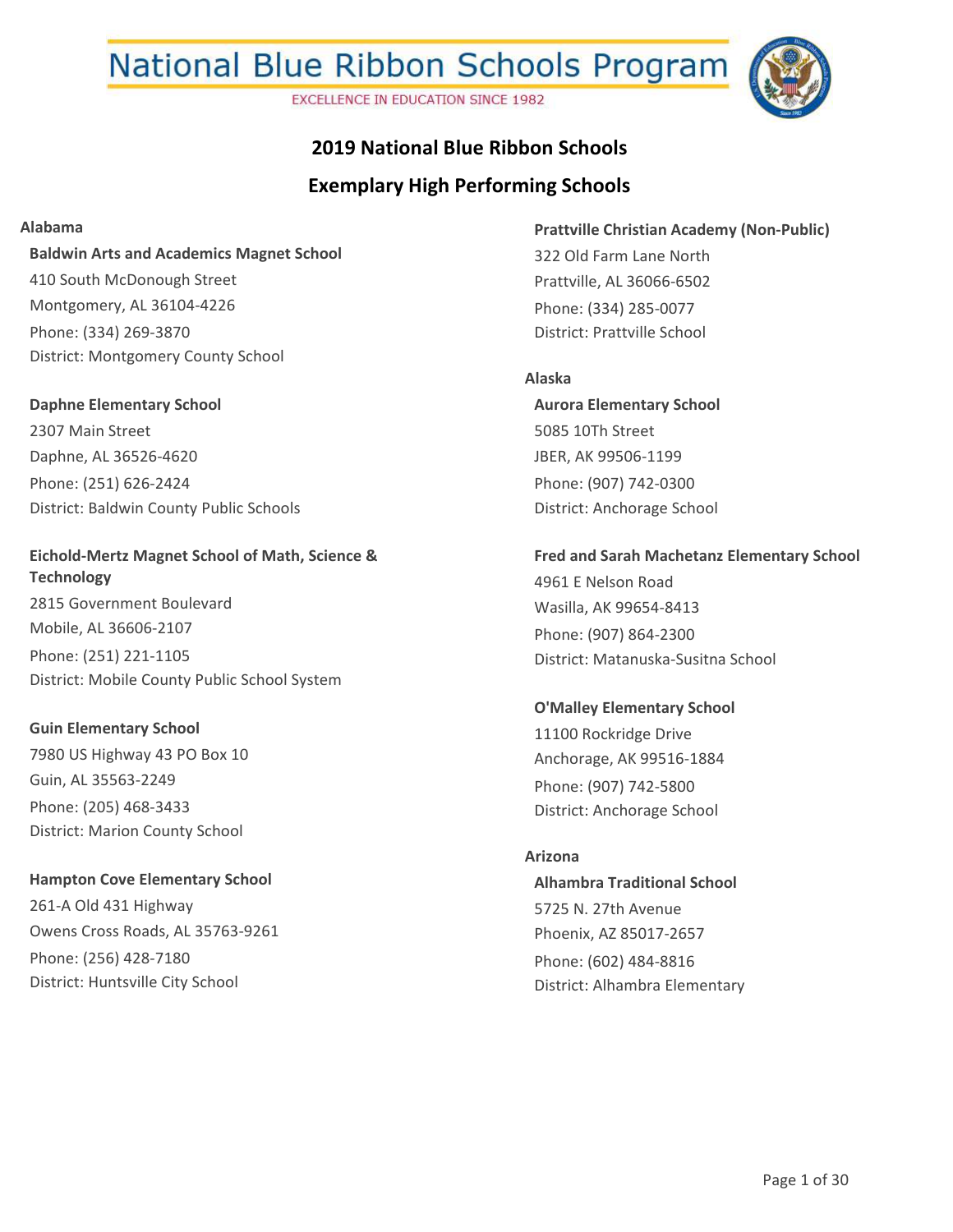**EXCELLENCE IN EDUCATION SINCE 1982** 



## **Exemplary High Performing Schools 2019 National Blue Ribbon Schools**

#### **Arizona**

**Arizona College Prep Erie Campus** 1150 West Erie Street Chandler , AZ 85224-4316 Phone: (480) 424-8000 District: Chandler Unified School

**Ash Fork Elementary School** 46999 North Fifth Street PO Box 247 Ash Fork, AZ 86320-0247 Phone: (928) 637-2561 District: Ash Fork Joint Unified School #31

**Kyrene de la Sierra Elementary School** 1122 East Liberty Lane Phoenix, AZ 85048-8426 Phone: (480) 541-5200 District: Kyrene Elementary School

**Montessori Education Centre Charter School - Mesa** 2834 East Southern Avenue Mesa, AZ 85204-5517 Phone: (480) 926-8375 District: Montessori Education Centre Charter School

#### **Arkansas**

**City Heights Elementary School** 301 Mt. Vista Boulevard Van Buren , AR 72956-3341 Phone: (479) 474-6918 District: Van Buren School

**Sequoyah Elementary School** 1601 W. 12th Street Russellville, AR 72801-6524 Phone: (479) 968-2134 District: Russellville School

**Acacia Elementary School** 1200 North Acacia Avenue Fullerton, CA 92831-2102 Phone: (714) 447-7700 District: Fullerton Elementary School **California**

**Accelerated Achievement Academy** 1151 Buena Vista Road Hollister, CA 95023-3329 Phone: (831) 636-4460 District: Hollister School

**Arnold Adreani Elementary School** 9927 Wildhawk West Drive Sacramento , CA 95829-8012 Phone: (916) 525-0630 District: Elk Grove Unified School

**Arroyo Vista Elementary School** 335 El Centro Street South Pasadena, CA 91030-3006 Phone: (626) 441-5840 District: South Pasadena Unified School

**Aviara Oaks Elementary School** 6900 Ambrosia Lane Carlsbad, CA 92011-5059 Phone: (760) 331-6000 District: Carlsbad Unified School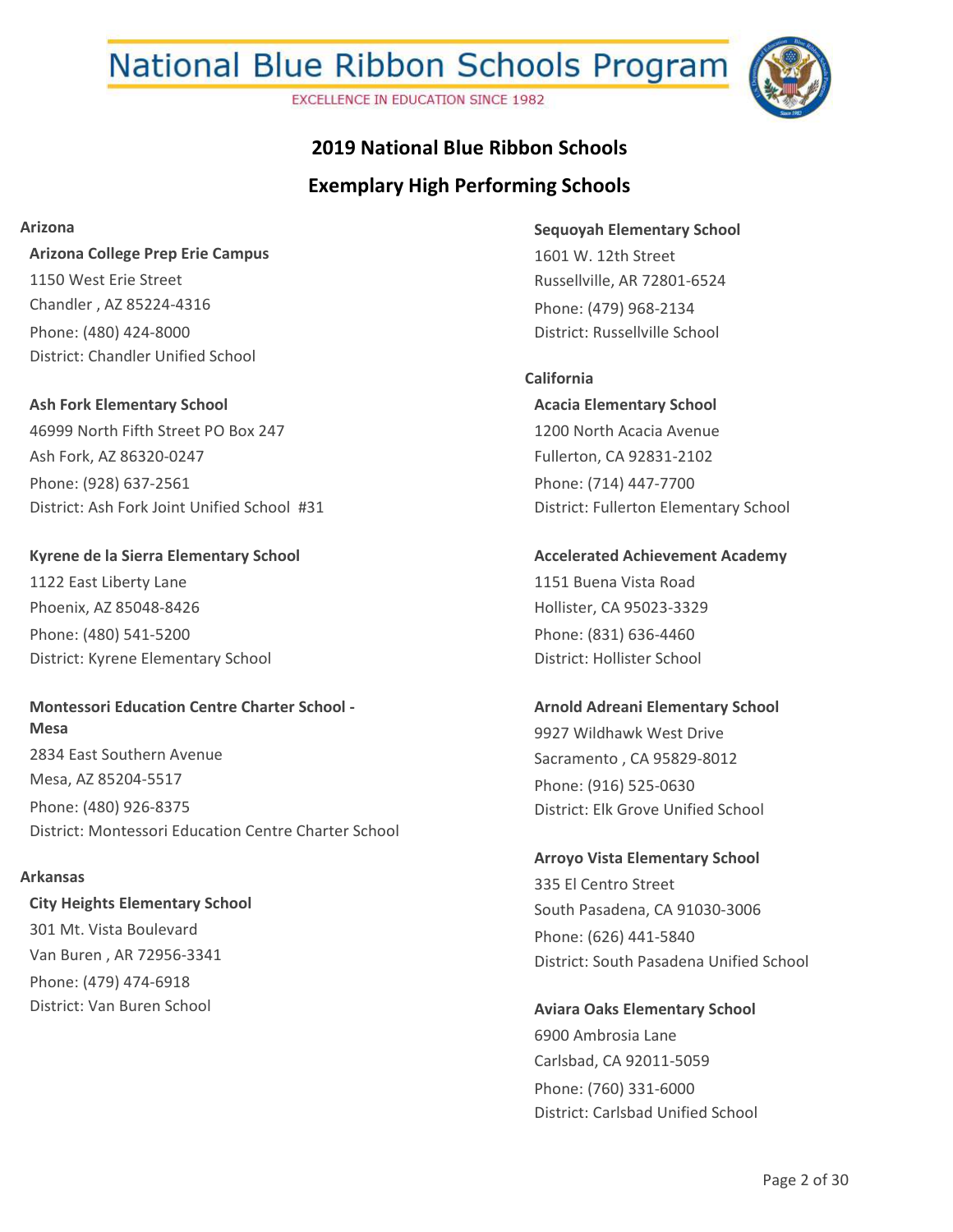**EXCELLENCE IN EDUCATION SINCE 1982** 



## **Exemplary High Performing Schools 2019 National Blue Ribbon Schools**

**California**

**Circle View Elementary School** 6261 Hooker Drive Huntington Beach, CA 92647-2800 Phone: (714) 893-5035 District: Ocean View School

**Clover Avenue Elementary School** 11020 Clover Avenue Los Angeles, CA 90034-3010 Phone: (310) 479-7739 District: Los Angeles Unified School

**Day Creek Intermediate School** 12345 Coyote Drive Etiwanda, CA 91739-9031 Phone: (909) 803-3300 District: Etiwanda Elementary School

**Del Mar Hills Academy** 14085 Mango Drive Del Mar, CA 92014-0640 Phone: (858) 755-9763 District: Del Mar Union School

**El Morro Elementary School** 8681 North Coast Highway Laguna Beach, CA 92651-1032 Phone: (949) 497-7780 District: Laguna Beach Unified School

**Elkhorn School** 10505 North Davis Road Stockton, CA 95209-4327 Phone: (209) 953-8312 District: Lodi Unified School **Fairburn Avenue Elementary School** 1403 Fairburn Avenue Los Angeles, CA 90024-6014 Phone: (310) 470-1344 District: Los Angeles Unified School

**Forest Hill Elementary School** 4450 McCoy Avenue San Jose, CA 95130-2117 Phone: (408) 364-4279 District: Campbell Union School

**Frank C. Leal Elementary School** 12920 Droxford Street Cerritos, CA 90703-6068 Phone: (562) 229-7880 District: ABC Unified School

**Joe A. Gonsalves Elementary School** 13650 Park Street Cerritos, CA 90703-1413 Phone: (562) 229-7860 District: ABC Unified School

**Liberty Elementary School** 1250 East Liberty Hill Road Fresno, CA 93720-4046 Phone: (559) 327-7100 District: Clovis Unified School

**Longley Way Elementary School** 2601 Longley Way Arcadia, CA 91007-5099 Phone: (626) 821-8357 District: Arcadia Unified School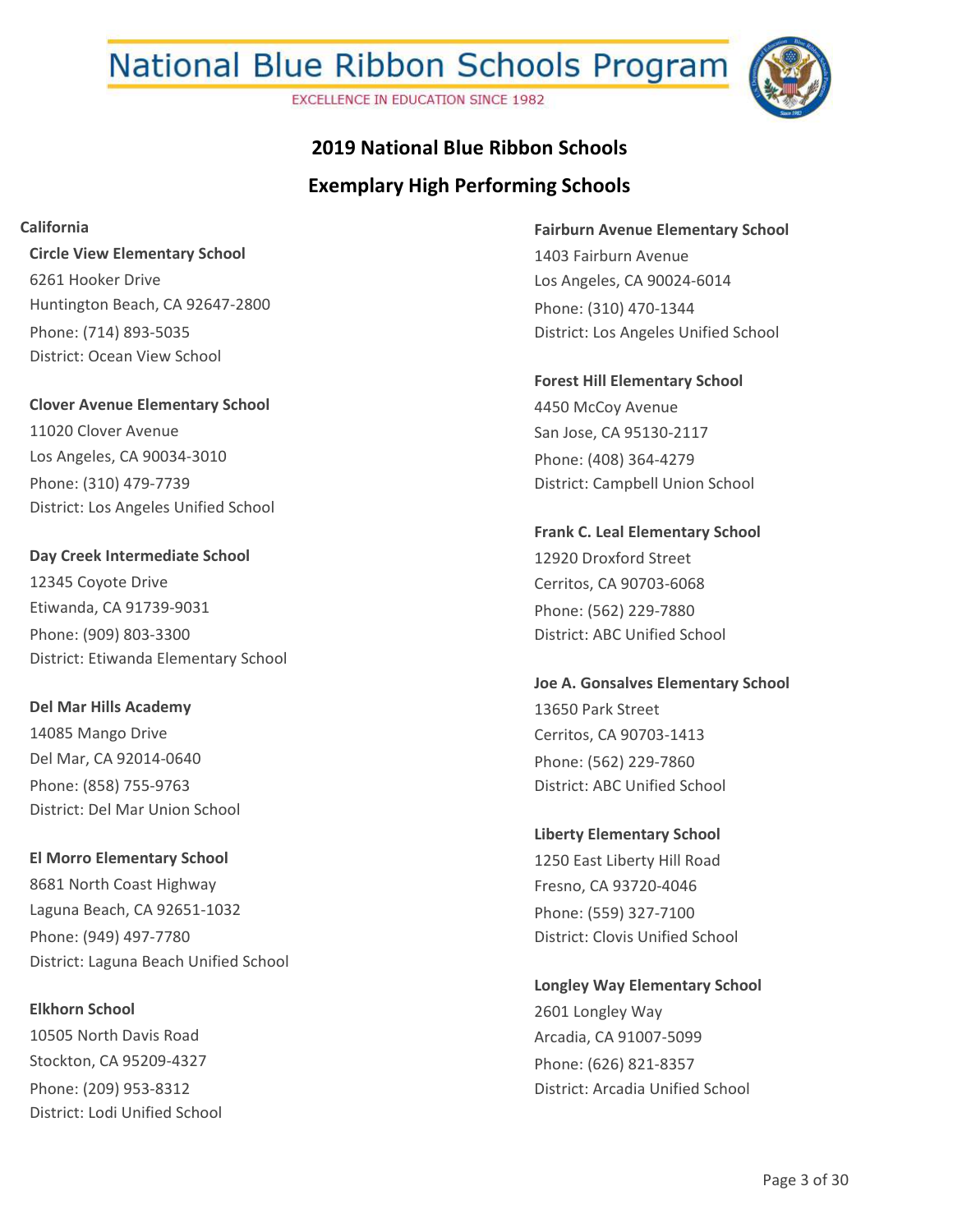**EXCELLENCE IN EDUCATION SINCE 1982** 



## **Exemplary High Performing Schools 2019 National Blue Ribbon Schools**

**California**

**Lowell Alternative High School** 1101 Eucalyptus Dr San Francisco, CA 94132-1401 Phone: (415) 759-2730 District: San Francisco Unified School

**Monte Vista Elementary School** 2620 Orange Avenue La Crescenta, CA 91214-2199 Phone: (818) 248-2617 District: Glendale Unified School

**Monterey Hills Elementary School** 1624 Via Del Rey South Pasadena, CA 91030-4126 Phone: (626) 441-5860 District: South Pasadena Unified School

**Oak Hills Elementary School** 26730 Old Rock Road Valencia , CA 91381-0775 Phone: (661) 291-4100 District: Newhall School

**Oxford Academy** 5172 Orange Avenue Cypress, CA 90630-2921 Phone: (714) 220-3055 District: Anaheim Union High School

**Pico Canyon Elementary School** 25255 Pico Canyon Road Stevenson Ranch, CA 91381-1658 Phone: (661) 291-4080 District: Newhall School

**Robert C. Fisler School** 1350 Starbuck Street Fullerton, CA 92833-5668 Phone: (714) 447-2890 District: Fullerton Elementary School

**Robert H. Down Elementary School** 485 Pine Avenue Pacific Grove, CA 93950-3401 Phone: (831) 646-6540 District: Pacific Grove Unified School

**Stevenson Ranch Elementary School** 25820 North Carroll Lane Stevenson Ranch, CA 91381-1100 Phone: (661) 291-4070 District: Newhall School

**Stonegate Elementary School** 100 Honors Irvine, CA 92620-2128 Phone: (949) 936-6455 District: Irvine Unified School

**Torrey Pines Elementary School** 8350 Cliffridge Avenue La Jolla, CA 92037-2106 Phone: (858) 453-2323 District: San Diego Unified School

**Tulita Elementary School** 1520 Prospect Avenue Redondo Beach, CA 90277-5113 Phone: (310) 798-8628 District: Redondo Beach Unified School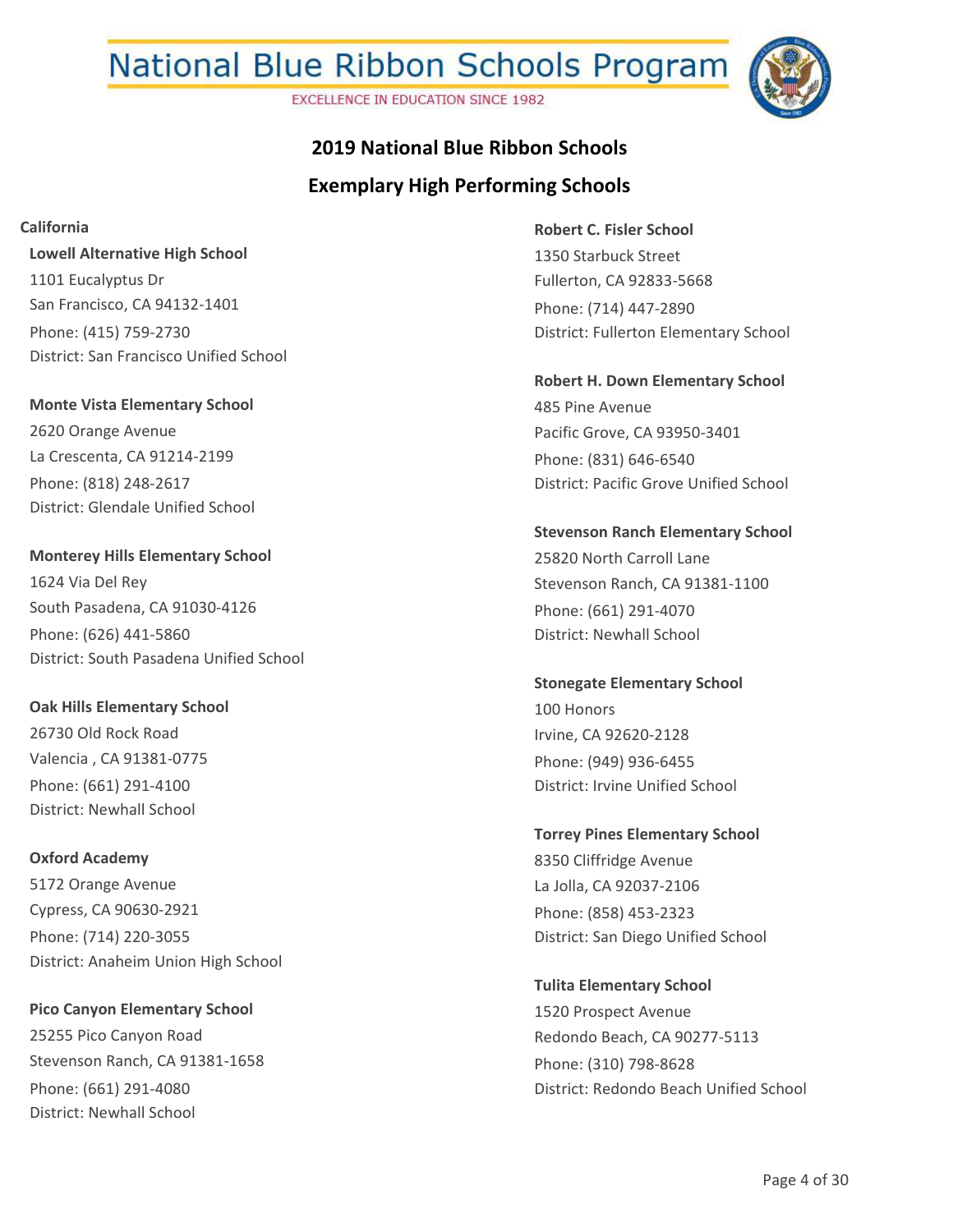**EXCELLENCE IN EDUCATION SINCE 1982** 



## **Exemplary High Performing Schools 2019 National Blue Ribbon Schools**

**California**

**Yu Ming Charter School** 1086 Alcatraz Avenue Oakland, CA 94608-1265 Phone: (510) 452-2063 District: Alameda County Office of Education

#### **Colorado**

**Bradley International School** 3051 South Elm Street Denver, CO 80222-7339 Phone: (720) 424-9468 District: Denver Public Schools

**DSST Byers Middle School** 150 S. Pearl Street Denver, CO 80209-2016 Phone: (303) 524-6350 District: Denver Public Schools

**Lois Lenski Elementary School** 6350 South Fairfax Way Centennial, CO 80121-3514 Phone: (303) 347-4575 District: Littleton Public Schools

**Slavens K-8 School** 3000 S Clayton Street Denver, CO 80210-6704 Phone: (720) 424-4152 District: Denver Public Schools **Summit Middle Charter School** 4655 Hanover Avenue Boulder, CO 80305-6036 Phone: (720) 561-3900 District: Boulder Valley School

**Guilford High School** 605 New England Road Guilford, CT 06437-1838 Phone: (203) 453-2741 District: Guilford Public Schools **Connecticut**

**North Mianus School** 309 Palmer Hill Road Riverside, CT 06878-1011 Phone: (203) 637-9730 District: Greenwich School

## **Delaware**

**Delaware Military Academy** 112 Middleboro Road Wilmington, DE 19804-1621 Phone: (302) 998-0745 District: Delaware Military Academy

**The Charter School of Wilmington** 100 North Dupont Road Wilmington, DE 19807-3199 Phone: (302) 651-2727 District: The Charter School of Wilmington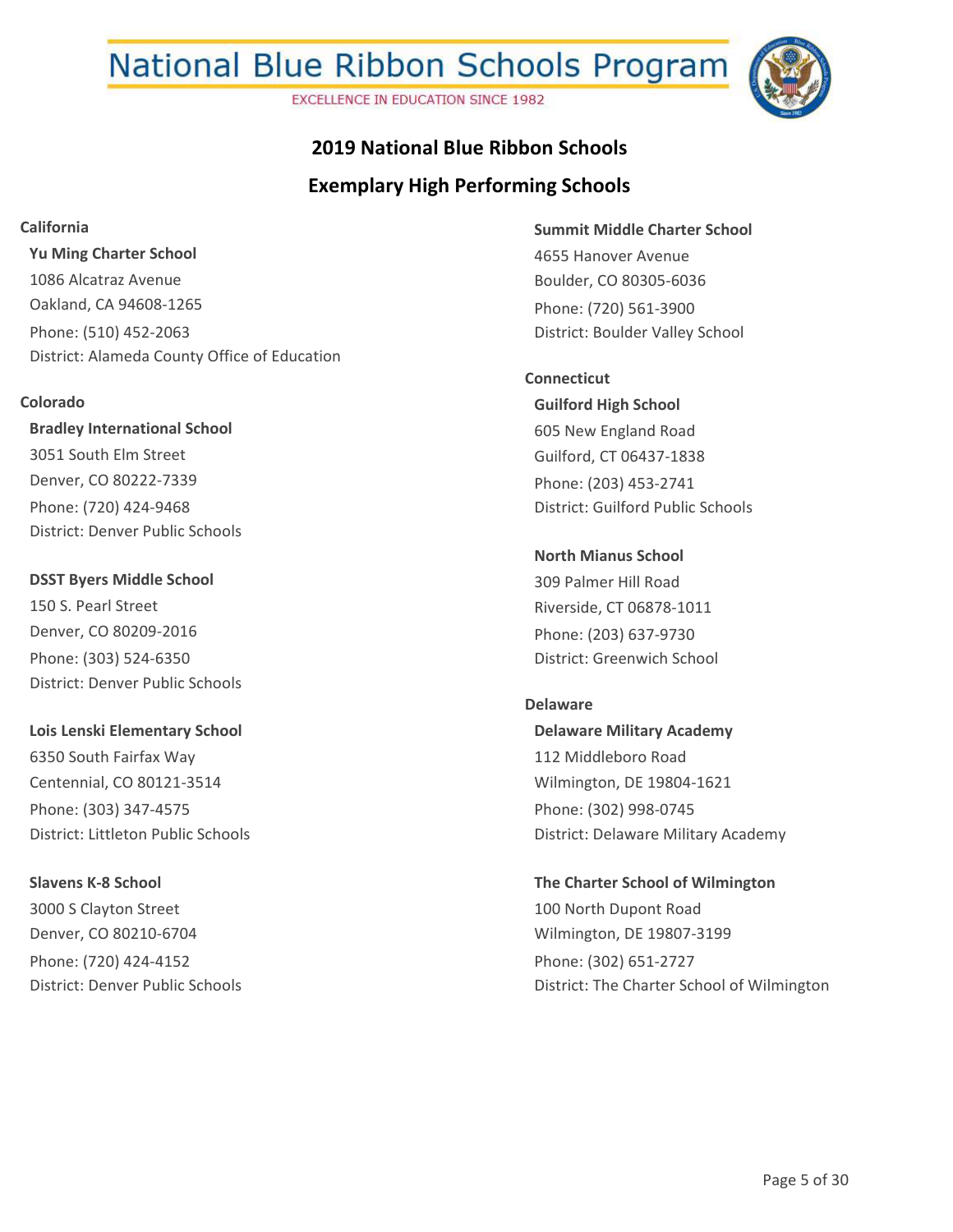**EXCELLENCE IN EDUCATION SINCE 1982** 



### **2019 National Blue Ribbon Schools**

### **Exemplary High Performing Schools**

#### **Delaware**

**West Park Place Elementary School** 193 West Park Place Newark, DE 19711-4520 Phone: (302) 454-2290 District: Christina School

## **AFNorth Middle/High School** Unit 21606 APO Netherlands, DD 09703-1601 Phone: (314) 366-6941 **Department of Defense**

District: Europe - West

### **Maxwell AFB Elementary/Middle School** 800 Magnolia Blvd, Bldg 538 Maxwell Air Force Base, Alabama, DD 36112-6147 Phone: (334) 953-7804

# District: Americas - Southeast

**Vicenza High School** Unit 31401, Box 11 Vicenza, Italy, DD 09630-0005 Phone: (044) 461-8600 District: Europe - South

### **Alice Deal Middle School** 3815 Fort Drive NW Washington, DC 20016-1870 Phone: (202) 939-2010 District: Of Columbia Public Schools **District of Columbia**

**Blessed Sacrament Elementary School (Non-Public)** 5841 Chevy Chase Parkway NW Washington, DC 20015-2564 Phone: (202) 966-6682 District: Archdiocese of Washington School

**John W. Ross Elementary School** 1730 R Street NW Washington, DC 20009-2410 Phone: (202) 673-7200 District: of Columbia Public Schools

#### **Saint Peter School, Capitol Hill (Non-Public)**

422 3rd Street SE Washington, DC 20003-1930 Phone: (202) 544-1618 District: Archdiocese of Washington

#### **Florida**

**Archimedean Middle Conservatory** 12425 Sunset Drive Miami, FL 33183-2513 Phone: (305) 279-6572 District: Miami Dade School

**Atlantic Technical College and Technical High School** 4700 Coconut Creek Parkway Coconut Creek, FL 33063-3967 Phone: (754) 321-5100 District: Broward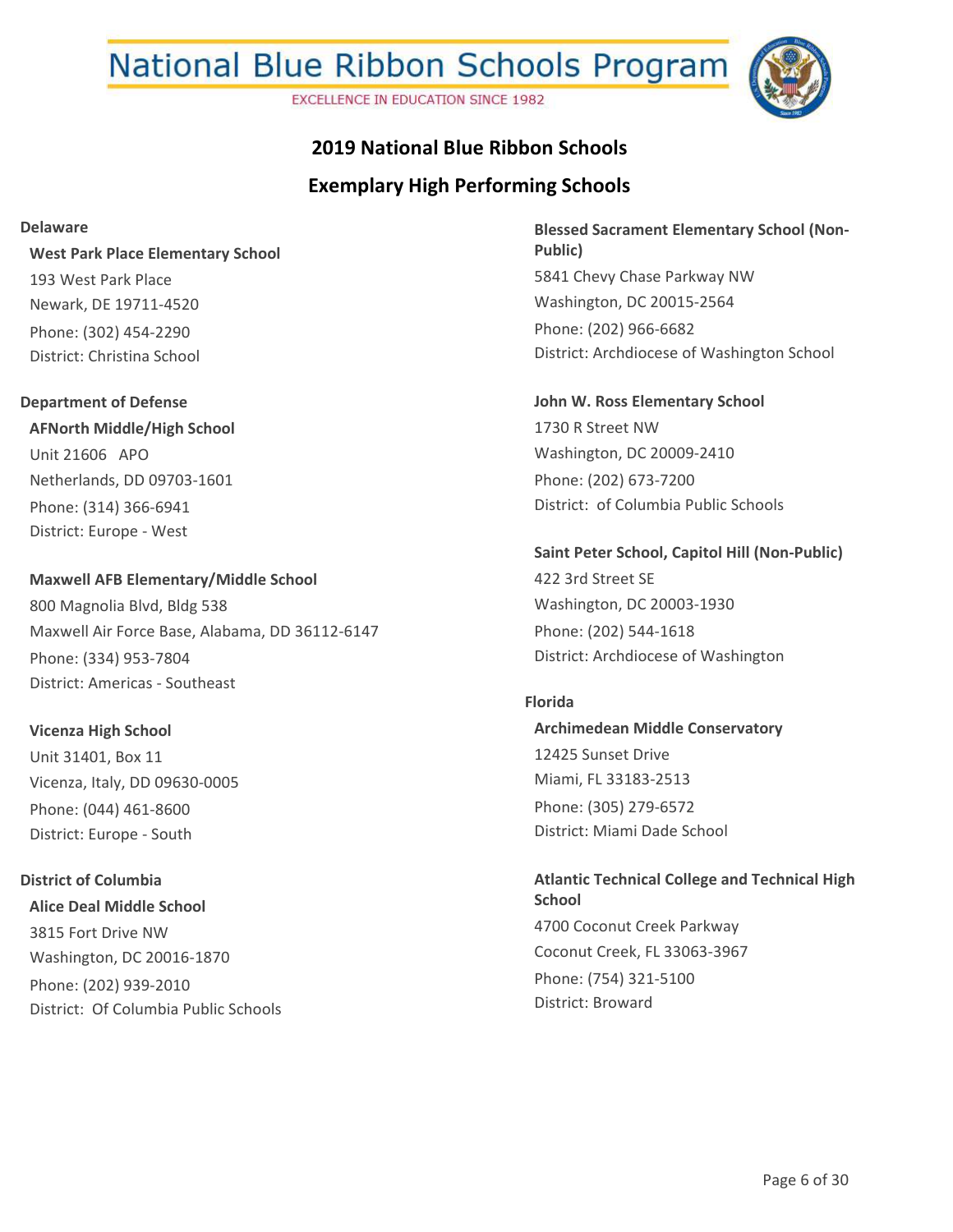**EXCELLENCE IN EDUCATION SINCE 1982** 



## **2019 National Blue Ribbon Schools**

### **Exemplary High Performing Schools**

#### **Florida**

#### **Choices In Learning Elementary Charter School**

1100 East State Road 434 Winter Springs , FL 32708-2715 Phone: (407) 302-1005 District: Seminole School

#### **Espiritu Santo Catholic School (Non-Public)**

2405A Philippe Parkway Safety Harbor, FL 34695-2067 Phone: (727) 812-4650 District: Diocese of St Petersburg

### **Ethel Koger Beckham K-8 Center** 4702 SW 143 Court Miami, FL 33175-6893 Phone: (305) 222-8161 District: Miami-Dade County Public Schools

#### **Florida SouthWestern Collegiate High School**

26300 Airport Road Punta Gorda, FL 33950-5748 Phone: (941) 637-5673 District: Charlotte County Public School

### **Henry S. West Laboratory School** 5300 Carillo Street Coral Gables, FL 33146-2058 Phone: (305) 661-7661 District: Dade County School

### **Mater Academy East Elementary Charter School**

450 SW 4th Street Miami, FL 33130-1410 Phone: (305) 324-4667 District: Dade School

**Pinecrest Academy (North Campus)** 10207 W. Flagler Street Miami , FL 33174-1743 Phone: (305) 553-9762 District: Miami-Dade School

## **Weston Christian Academy (Non-Public)**

1420 Indian Trace Weston, FL 33326-2771 Phone: (954) 349-9224 District: Independent

#### **Georgia**

**C.T. Walker Traditional Magnet School** 1301 Wrightsboro Road Augusta, GA 30901-3289 Phone: (706) 823-6950 District: Richmond County Schools

#### **Daves Creek Elementary School** 3740 Melody Mizer Lane

Cumming, GA 30041-6940 Phone: (770) 888-1222 District: Forsyth County Schools

### **Hancock Day School (Non-Public)** 6600 Howard Foss Drive Savannah, GA 31406-7004 Phone: (912) 351-4500 District: Independent

## **Immaculate Heart of Mary School (Non-Public)** 2855 Briarcliff Road, NE Atlanta, GA 30329-2501 Phone: (404) 636-4488 District: Archdiocese of Atlanta School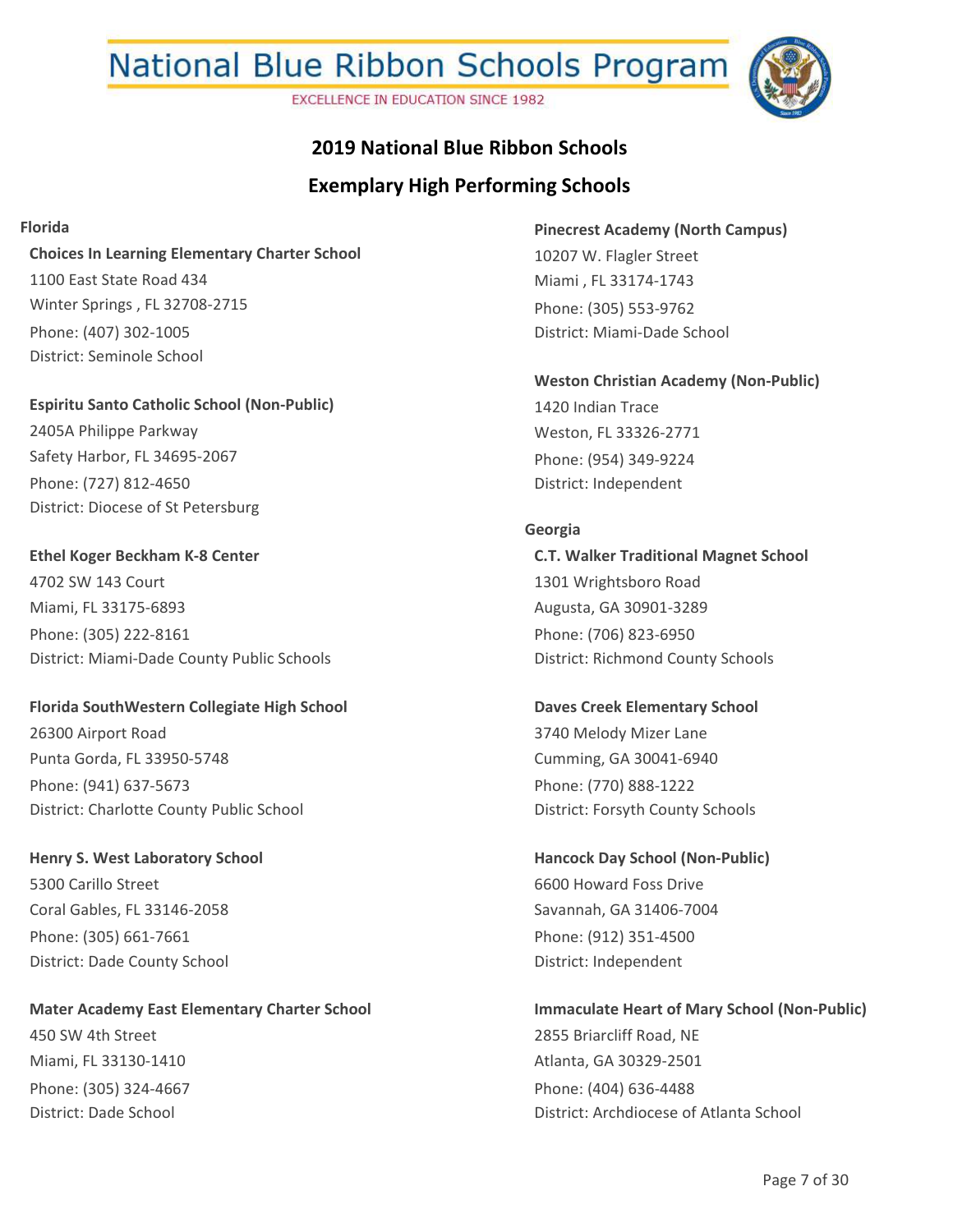**EXCELLENCE IN EDUCATION SINCE 1982** 



### **2019 National Blue Ribbon Schools**

### **Exemplary High Performing Schools**

#### **Georgia**

**Marietta Center for Advanced Academics** 311 Aviation Road Marietta, GA 30060-2463 Phone: (770) 420-0822 District: Marietta City Schools

**Our Lady of the Assumption Catholic School (Non-Public)** 1320 Hearst Drive NE Atlanta, GA 30319-2711 Phone: (404) 364-1902 District: Archdiocese of Atlanta School

**Pierce County High School** 4850 County Farm Road Blackshear, GA 31516-8599 Phone: (912) 449-2055 District: Pierce County School

### **Queen Of Angels Catholic School (Non-Public)** 11340 Woodstock Road

Roswell, GA 30075-2548 Phone: (770) 518-1804 District: Archdiocese of Atlanta School

**Sope Creek Elementary School** 3320 Paper Mill Road Marietta, GA 30067-4956 Phone: (770) 916-7085 District: Cobb County School

**Tritt Elementary School** 4435 Post Oak Tritt Road Marietta, GA 30062-5622 Phone: (770) 642-5630 District: Cobb County Schools

#### **Hawaii**

**Laie Elementary School** 55-109 Kulanui Street Laie, HI 96762-1214 Phone: (808) 305-0400 District: Castle-Kahuku Complex Area School

#### **Lt Col Horrace Meek Hickam Elementary School**

825 Manzelman Circle Honolulu, HI 96818-4799 Phone: (808) 307-4600 District: Hawaii Department Of Education

#### **Idaho**

**Burton Elementary School** 2211 W 1000 S Rexburg, ID 83440-4748 Phone: (208) 359-3332 District: Madison School #321

**Chief Joseph Elementary School** 1100 East Chateau Drive Meridian, ID 83646-3403 Phone: (208) 350-4200 District: Meridian Joint No 2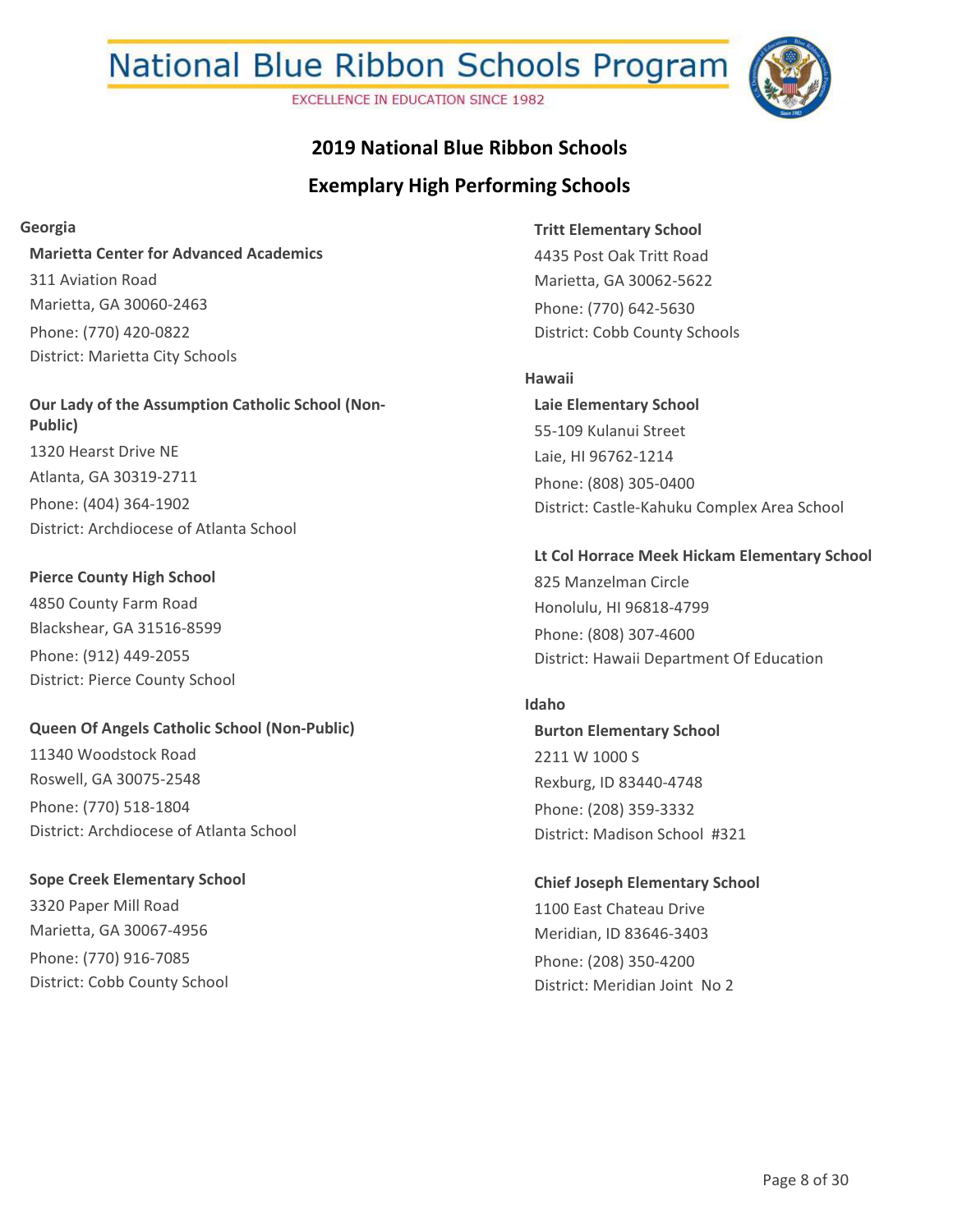**EXCELLENCE IN EDUCATION SINCE 1982** 



## **2019 National Blue Ribbon Schools**

### **Exemplary High Performing Schools**

**Illinois**

**Adlai E. Stevenson High School** 1 Stevenson Drive Lincolnshire, IL 60069-2824 Phone: (847) 415-4106 District: Adlai E. Stevenson HSD 125

**Alphonsus Academy & Center For The Arts (Non-Public)** 1439 W Wellington Avenue Chicago, IL 60657-4121 Phone: (773) 348-4629 District: Archdiocese of Chicago School

**Bannockburn School** 2165 Telegraph Rd. Bannockburn, IL 60015-1531 Phone: (847) 945-5900 District: Bannockburn School 106

**Columbus Elementary School** 315 North Kansas Street Edwardsville, IL 62025-1735 Phone: (618) 656-5167 District: Edwardsville Community Unit School 7

**Eastview Elementary School** 540 Longwood Drive Algonquin, IL 60102-3051 Phone: (847) 532-7400 District: Community Unit School 300 **Glen Oaks Elementary School** 9045 South 88th Avenue Hickory Hills, IL 60457-1252 Phone: (708) 233-6800 District: North Palos 117

**Hawthorn Elementary School South** 430 North Aspen Drive Vernon Hills, IL 60061-1616 Phone: (847) 990-4800 District: Hawthorn Community Consolidated School 73

**Ivy Hall Elementary School** 1072 Ivy Hall Lane Buffalo Grove, IL 60089-1333 Phone: (847) 459-0022 District: Kildeer Countryside Community Consolidated School 96

**Ivy Hill Elementary School** 2211 North Burke Drive Arlington Heights, IL 60004-3249 Phone: (847) 398-4275 District: Arlington Heights School 25

**Madison Elementary School** 611 South Madison Street Hinsdale, IL 60521-3982 Phone: (630) 861-4100 District: Hinsdale Community Consolidated School 181

**Maine South High School** 1111 South Dee Road Park Ridge, IL 60068-4379 Phone: (847) 825-7711 District: Maine Township High School 207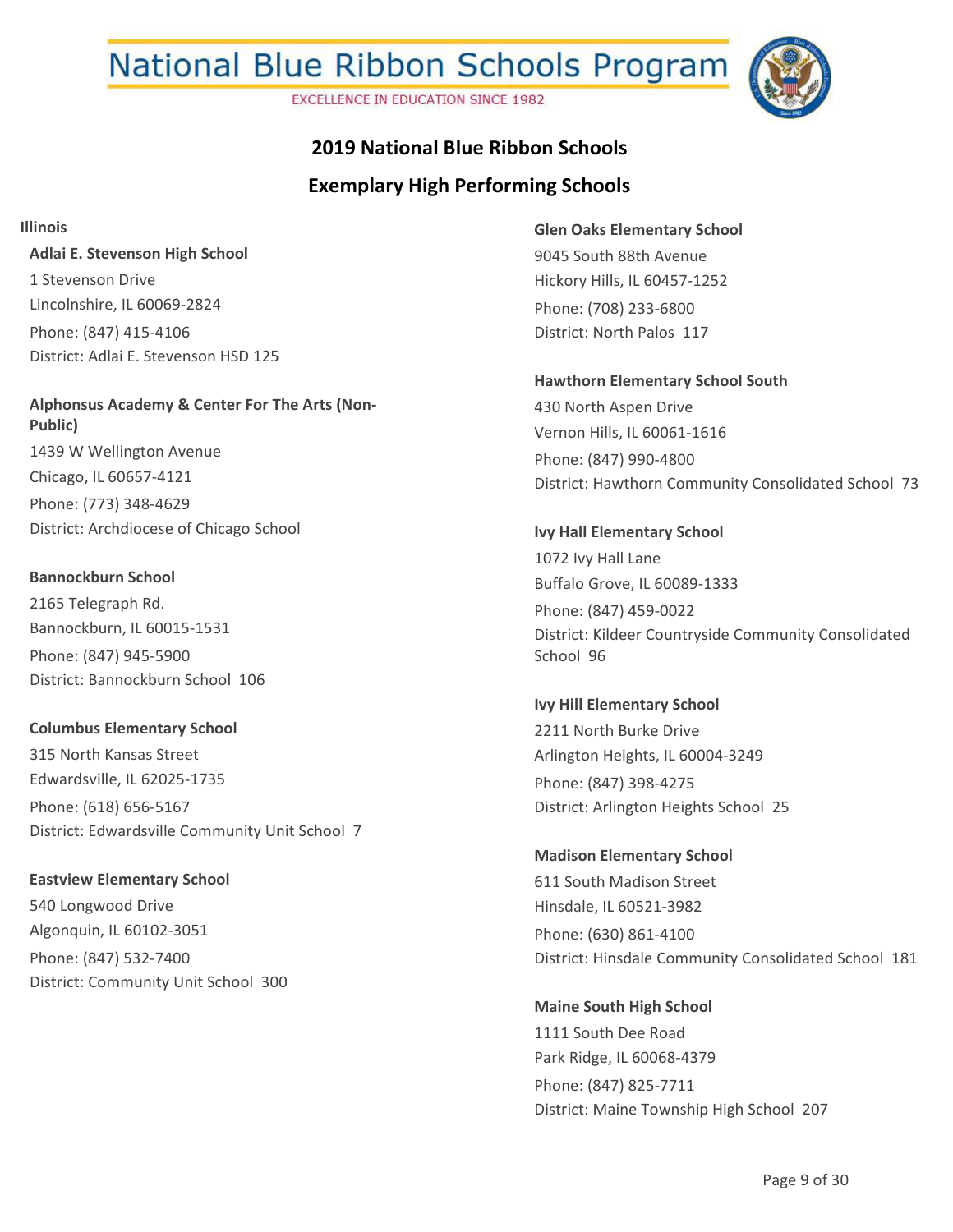**EXCELLENCE IN EDUCATION SINCE 1982** 



## **2019 National Blue Ribbon Schools**

### **Exemplary High Performing Schools**

**Illinois**

**Old St. Mary's School (Non-Public)** 1474 S. Michigan Avenue Chicago, IL 60605-4836 Phone: (312) 386-1560 District: Archdiocese of Chicago School

**Our Lady of Mount Carmel Academy (Non-Public)** 720 W. Belmont Avenue Chicago, IL 60657-4513 Phone: (773) 525-8779 District: Archdiocese of Chicago School

**Prescott Elementary School** 1632 W Wrightwood Avenue Chicago, IL 60614-2268 Phone: (773) 534-5505 District: City of Chicago School 299

**Roslyn Road Elementary School** 224 Roslyn Road Barrington, IL 60010-2827 Phone: (847) 381-4148 District: Barrington Community Unit School 220

**Saint Benedict Preparatory School (Non-Public)** 3920 N Leavitt Street Chicago , IL 60618-3810 Phone: (773) 463-6797 District: Archdiocese of Chicago School

**Saint Raymond School (Non-Public)** 300 South Elmhurst Avenue Mount Prospect, IL 60056-3129 Phone: (847) 253-8555 District: Archdiocese of Chicago School **Saints Cyril and Methodius School (Non-Public)** 607 Sobieski Street Lemont, IL 60439-4049 Phone: (630) 257-6488 District: Archdiocese of Chicago School

**St. Athanasius School (Non-Public)** 2510 Ashland Avenue Evanston, IL 60201-2319 Phone: (847) 864-2650 District: Archdiocese of Chicago School

**Timothy Christian High School (Non-Public)** 1061 South Prospect Avenue Elmhurst, IL 60126-5299 Phone: (630) 833-7575 District: Timothy Christian Schools

**Tri-Valley Middle School** 112 South Highway Avenue Downs, IL 61736-9331 Phone: (309) 378-3414 District: Tri-Valley Community Unit School #3

**Wheaton Academy (Non-Public)** 900 Prince Crossing Road West Chicago, IL 60185-5136 Phone: (630) 562-7500 District: Wheaton Academy School

**William Fremd High School** 1000 S Quentin Rd Palatine, IL 60067-7018 Phone: (847) 755-2610 District: Township High School 211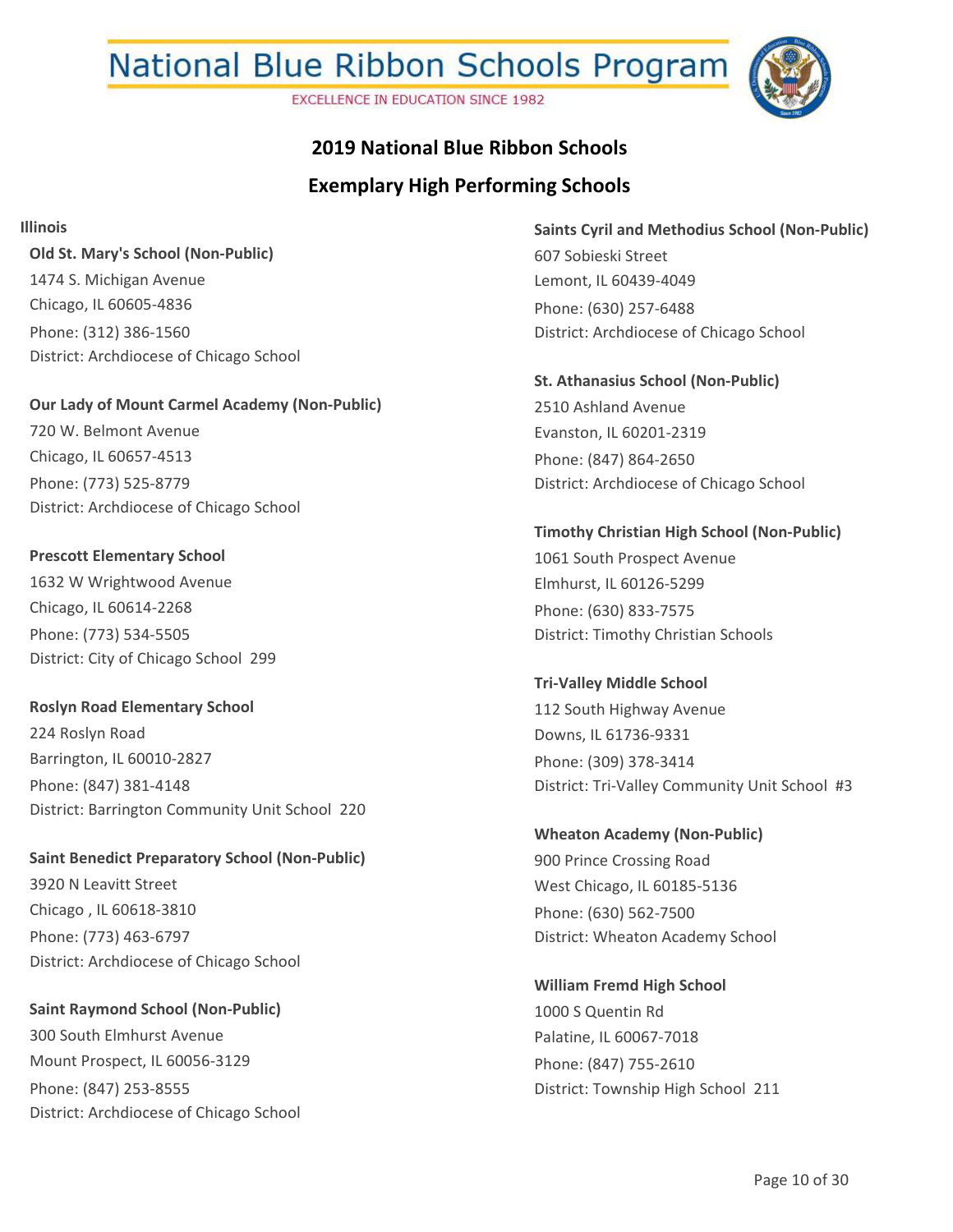**EXCELLENCE IN EDUCATION SINCE 1982** 



## **2019 National Blue Ribbon Schools**

### **Exemplary High Performing Schools**

**Indiana**

**Brownsburg West Middle School** 1555 S. Odell Street Brownsburg, IN 46112-8041 Phone: (317) 852-3143 District: Brownsburg Community School Corporation

**Ferdinand Elementary School** 402 East Eighth Street Ferdinand, IN 47532-9234 Phone: (812) 817-0900 District: Southeast Dubois County School Corporation

**Holland Elementary School** 408 N. Meridian Street Holland, IN 47541-9999 Phone: (812) 536-2441 District: Southwest Dubois County School Corporation

**Immaculate Heart of Mary School (Non-Public)** 317 East 57th Street Indianapolis, IN 46220-2517 Phone: (317) 255-5468 District: Archdiocese of Indianapolis School

**Lincoln Trail Elementary School** 13726 N. State Road 245 Lamar, IN 47550-7205 Phone: (812) 937-2400 District: North Spencer County School Corporation

**Loge Elementary School** 915 N. 4th Street Boonville, IN 47601-0000 Phone: (812) 897-2230 District: Warrick County School Corporation **Mohawk Trails Elementary School** 4242 East 126th Street Carmel, IN 46033-2499 Phone: (317) 844-1158 District: Carmel Clay School

**Saint Joseph Grade School (Non-Public)** 216 N Hill Street South Bend, IN 46617-2720 Phone: (574) 234-0451 District: Diocese of Fort Wayne-South Bend School

**Saint Maria Goretti School (Non-Public)** 17104 Spring Mill Road Westfield, IN 46074-9673 Phone: (317) 896-5582 District: Diocese of Lafayette-in-Indiana School

**Saint Thomas Aquinas School (Non-Public)** 4600 N Illinois Street Indianapolis, IN 46208-3522 Phone: (317) 255-6244 District: Archdiocese of Indianapolis School

**Unionville Elementary School** 8144 E SR 45 Unionville, IN 47468-9743 Phone: (812) 332-0175 District: Monroe County Community School Corporation

**Van Buren Elementary School** 225 S Shaw Street Plainfield, IN 46168-1598 Phone: (317) 839-2575 District: Plainfield Community School Corporation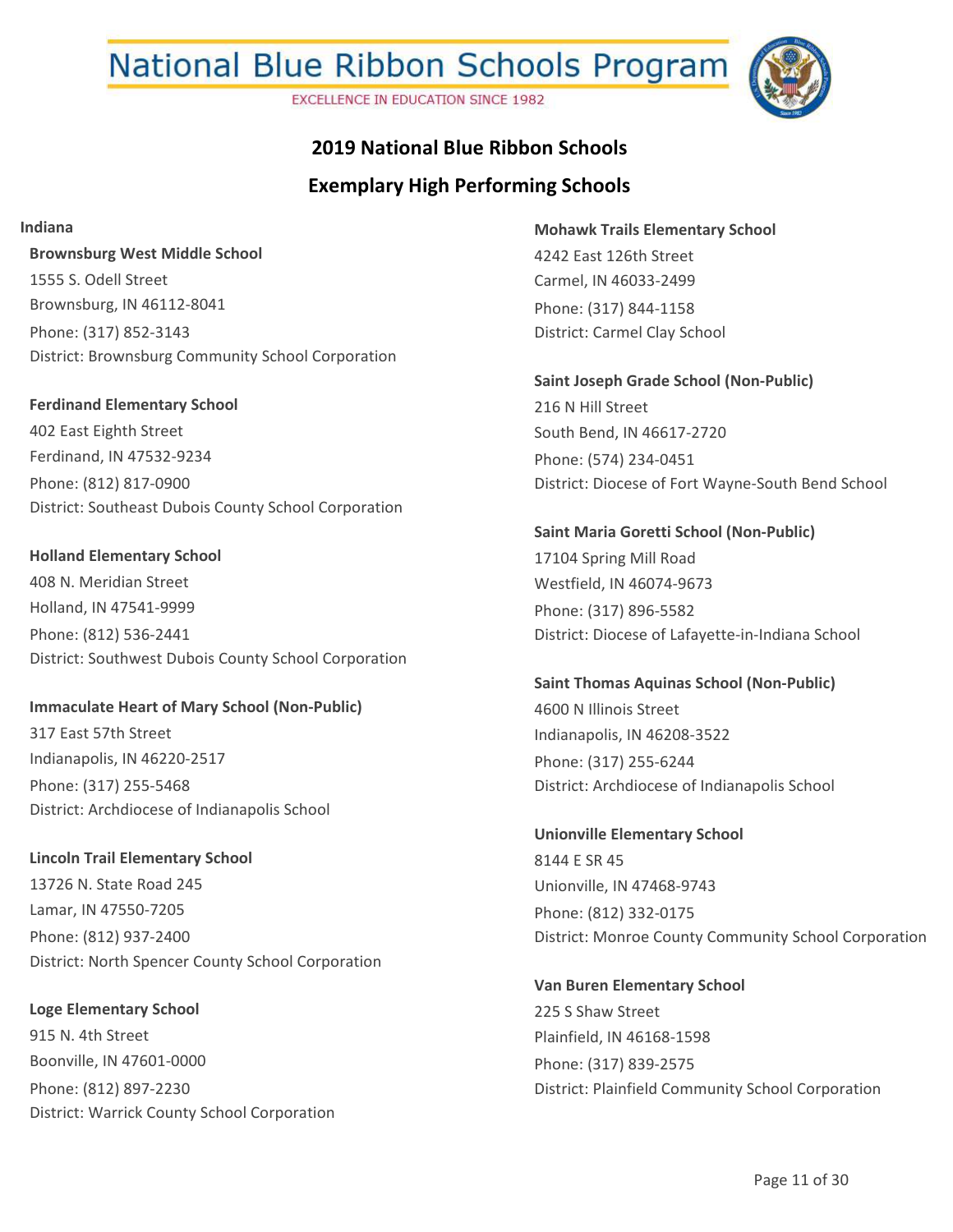**EXCELLENCE IN EDUCATION SINCE 1982** 



### **2019 National Blue Ribbon Schools**

## **Exemplary High Performing Schools**

**Iowa**

**Dayton Elementary School** 104 2nd Street NW PO Box 260 Dayton, IA 50530-7717 Phone: (515) 547-2314 District: Southeast Webster Grand Community School

**Delwood Elementary School** 311 Delmar Avenue

Delmar, IA 52037-9799 Phone: (563) 674-4164 District: Delwood Community School

**Fredericksburg Elementary School** 401 East High Street Fredericksburg, IA 50630-7730 Phone: (563) 237-5364 District: Sumner-Fredericksburg Comm School

**Winterset Middle School** 706 West School Street Winterset, IA 50273-6900 Phone: (515) 462-3010 District: Winterset Community School

#### **Kansas**

**Clear Creek Elementary School** 5815 Monticello Road Shawnee, KS 66226-3032 Phone: (913) 422-8700 District: Unified School No. 232 (De Soto) **Corinth Elementary School** 8301 Mission Road Shawnee Mission, KS 66206-1386 Phone: (913) 993-2900 District: Shawnee Mission Public Schools

**Holy Rosary - Wea Catholic School (Non-Public)** 22705 Metcalf Avenue Bucyrus, KS 66013-9721 Phone: (913) 533-2468 District: Archdiocese of Kansas City Kansas School

**Kathryn O'Loughlin McCarthy Elementary School** 1401 Hall Street Hays, KS 67601-3753 Phone: (785) 623-2510 District: U.S.D. 489 Hays Kansas School

**Lakewood Elementary School** 14600 Lamar Avenue Overland Park, KS 66223-9998 Phone: (913) 239-6500 District: Blue Valley School

**Ascension School (Non-Public)** 4600 Lynnbrook Drive Louisville, KY 40220-1041 Phone: (502) 451-2535 District: Archdiocese of Louisville School **Kentucky**

**Barret Traditional Middle School** 2561 Grinstead Drive Louisville, KY 40206-2862 Phone: (502) 485-8207 District: Jefferson County School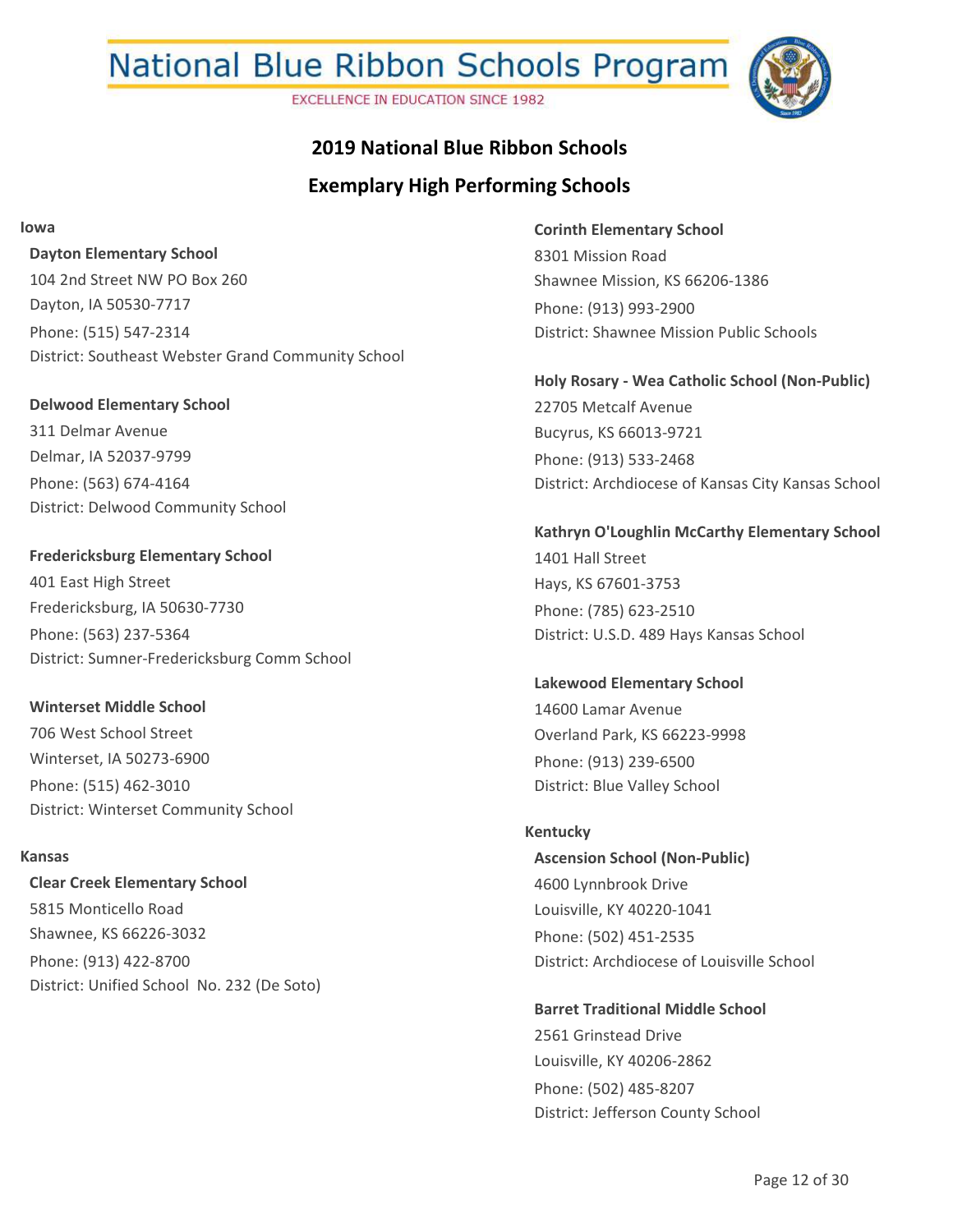**EXCELLENCE IN EDUCATION SINCE 1982** 



## **Exemplary High Performing Schools 2019 National Blue Ribbon Schools**

**Kentucky**

**East Valley Elementary School** 7585 Highway 172 West Liberty, KY 41472-7403 Phone: (606) 522-8152 District: Morgan County Schools

**Murray Elementary School** 111 Broach Avenue Murray, KY 42071-2272 Phone: (270) 753-5022 District: Murray Independent School

**Notre Dame Academy (Non-Public)** 1699 Hilton Drive Park Hills, KY 41011-2705 Phone: (859) 261-4300 District: Diocese of Covington School

**Perryville Elementary School** 418 West 4th Street Perryville, KY 40468-1234 Phone: (859) 936-7500 District: Boyle County Schools

**Saint Dominic School (Non-Public)** 312 West High Street Springfield, KY 40069-1230 Phone: (859) 336-7165 District: Archdiocese of Louisville School

**Saint Thomas School (Non-Public)** 428 South Fort Thomas Avenue Fort Thomas, KY 41075-2295 Phone: (859) 572-4641 District: Diocese of Covington School **Shopville Elementary School** 10 Shopville Road Somerset, KY 42503-5410 Phone: (606) 274-4411 District: Pulaski County Schools

**Early College Academy** 320 Devalcourt Drive Lafayette, LA 70506-4124 Phone: (337) 521-8956 District: Lafayette Parish School **Louisiana**

**Haynes Academy School For Advanced Studies** 1416 Metairie Road Metairie, LA 70005-3979 Phone: (504) 837-8300 District: Jefferson Parish

**Parkview Baptist School (Non-Public)** 5750 Parkview Church Road Baton Rouge, LA 70816-6270 Phone: (225) 291-2500 District: Parkview Baptist School School

**Patrick F. Taylor Science and Technology Academy** 701 Churchill Parkway Avondale, LA 70094-2971 Phone: (504) 838-2249 District: Jefferson Parish School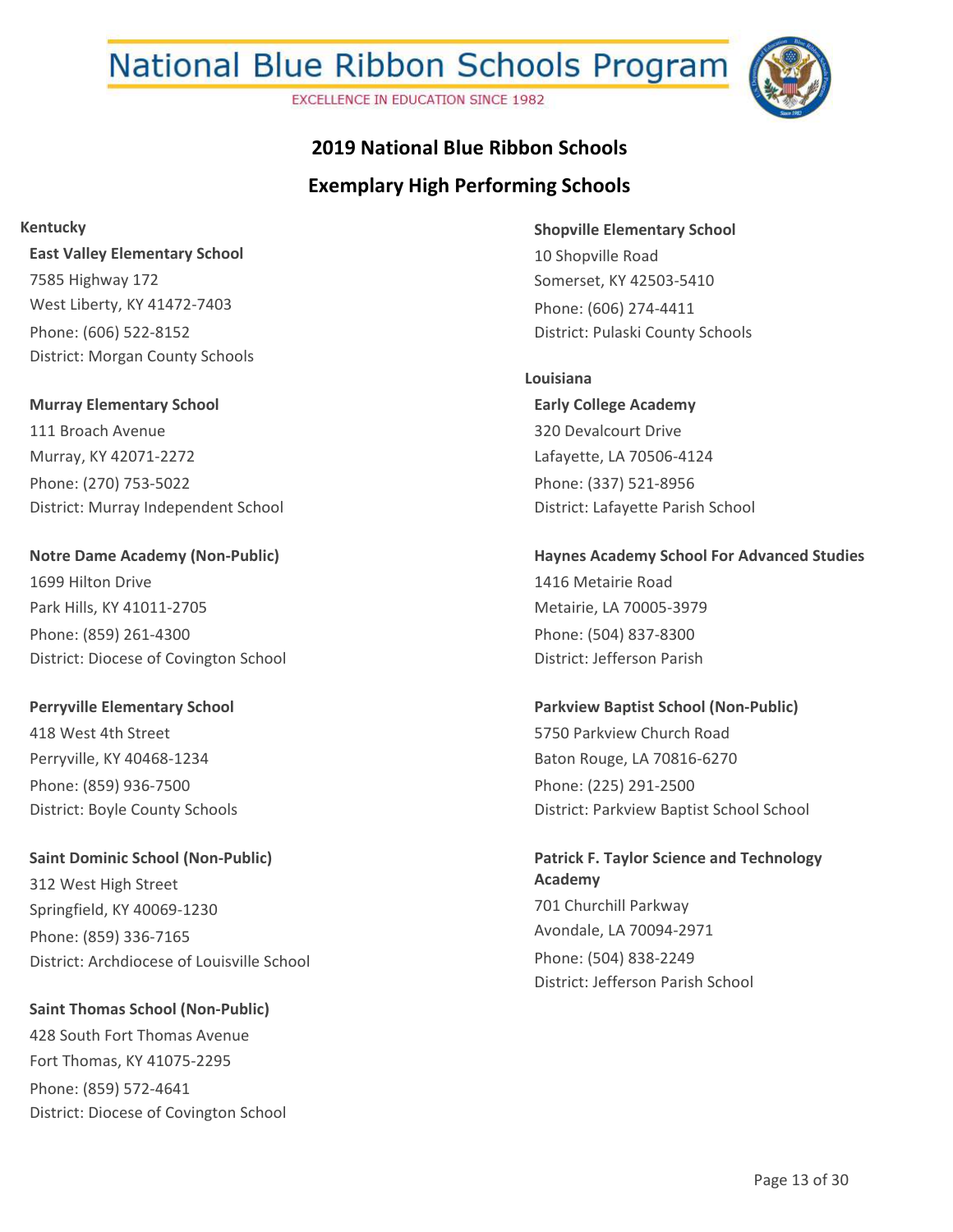**EXCELLENCE IN EDUCATION SINCE 1982** 



## **Exemplary High Performing Schools 2019 National Blue Ribbon Schools**

**Louisiana**

**Thomas Jefferson High School For Advanced Studies** 17 Gretna Boulevard Gretna, LA 70053-4905 Phone: (504) 363-4300 District: Jefferson Parish School

#### **Maine**

**Cape Elizabeth High School** 345 Ocean House Road Cape Elizabeth, ME 04107-2496 Phone: (207) 799-3309 District: Cape Elizabeth Public Schools

**Fruit Street School** 175 Fruit Street Bangor, ME 04401-4141 Phone: (207) 941-6270 District: Bangor School Department

**Yarmouth High School** 286 W Elm Street Yarmouth, ME 04096-7906 Phone: (207) 846-5535 District: Yarmouth School Department

**Clarksville Middle School** 6535 South Trotter Road Clarksville, MD 21029-1204 Phone: (410) 313-7057 District: Howard County Public Schools System **Maryland**

**Glenarden Woods Elementary School** 7801 Glenarden Parkway Lanham, MD 20706-1711 Phone: (301) 925-1300 District: Prince George'S County Public Schools

**Mount Harmony Elementary School** 900 West Mount Harmony Road Owings, MD 20736-8919 Phone: (443) 550-9620 District: Calvert County Public School

**Ocean City Elementary School** 12828 Center Drive Ocean City, MD 21842-9108 Phone: (410) 632-5370 District: Worcester County

**Pinewood Elementary School** 200 Rickswood Road Timonium, MD 21093-3027 Phone: (410) 887-7663 District: Baltimore County Public Schools

**Saint Joseph Regional Catholic School (Non-Public)** 11011 Montgomery Road Beltsville, MD 20705-2815 Phone: (301) 937-7154 District: Archdiocese of Washington School

**Saint Raphael School (Non-Public)** 1513 Dunster Road Rockville, MD 20854-6154 Phone: (301) 762-2143 District: Archdiocese of Washington School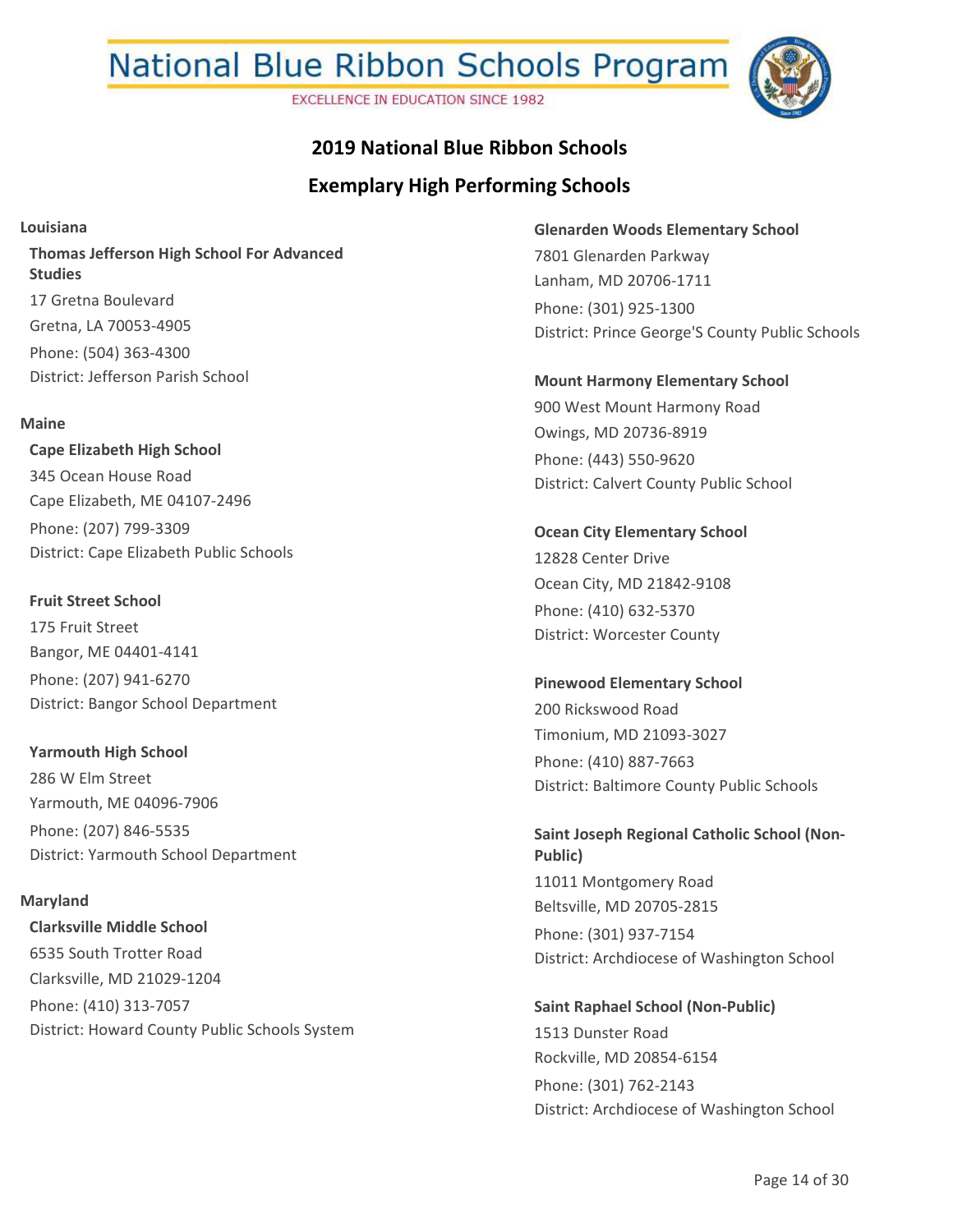**EXCELLENCE IN EDUCATION SINCE 1982** 



# **2019 National Blue Ribbon Schools**

### **Exemplary High Performing Schools**

#### **Maryland**

**Urbana High School** 3471 Campus Drive Ijamsville, MD 21754-9416 Phone: (240) 236-7600 District: Frederick County Public Schools

#### **Massachusetts**

**Charles J. Prescott Elementary School** 66 Richland Road Norwood, MA 02062-0067 Phone: (781) 762-6497 District: Norwood School

#### **Community Day Charter Public School - R. Kingman Webster**

439 South Union Street, 3rd Floor Lawrence, MA 01843-3820 Phone: (978) 681-9327 District: Community Day Charter Public School - R. Kingman Webster ()

#### **Downey School**

250 Downey Street Westwood, MA 02090-2034 Phone: (781) 326-7500 District: Westwood School

**E. Ethel Little Elementary School** 7 Barberry Road North Reading, MA 01864-2126 Phone: (978) 664-7820 District: North Reading

**Harrington Elementary School** 328 Lowell Street Lexington, MA 02420-2504 Phone: (781) 860-0012 District: Lexington School

**Westhampton Elementary School** 37 Kings Highway Westhampton, MA 01027-9506 Phone: (413) 527-0561

District: Westhampton

#### **Michigan**

**Amerman Elementary School** 847 North Center Street Northville, MI 48167-1118 Phone: (248) 465-2100 District: Northville Public Schools

**Boulan Park Middle School** 3570 Northfield Parkway Troy, MI 48084-1422 Phone: (248) 823-4900 District: Troy School

**Charles A. Lindbergh Elementary School** 500 North Waverly Street Dearborn, MI 48128-1626 Phone: (313) 827-6300 District: Dearborn Public Schools

**City Middle/High School**

1720 Plainfield Avenue NE Grand Rapids, MI 49505-4705 Phone: (616) 819-2380 District: Grand Rapids Public Schools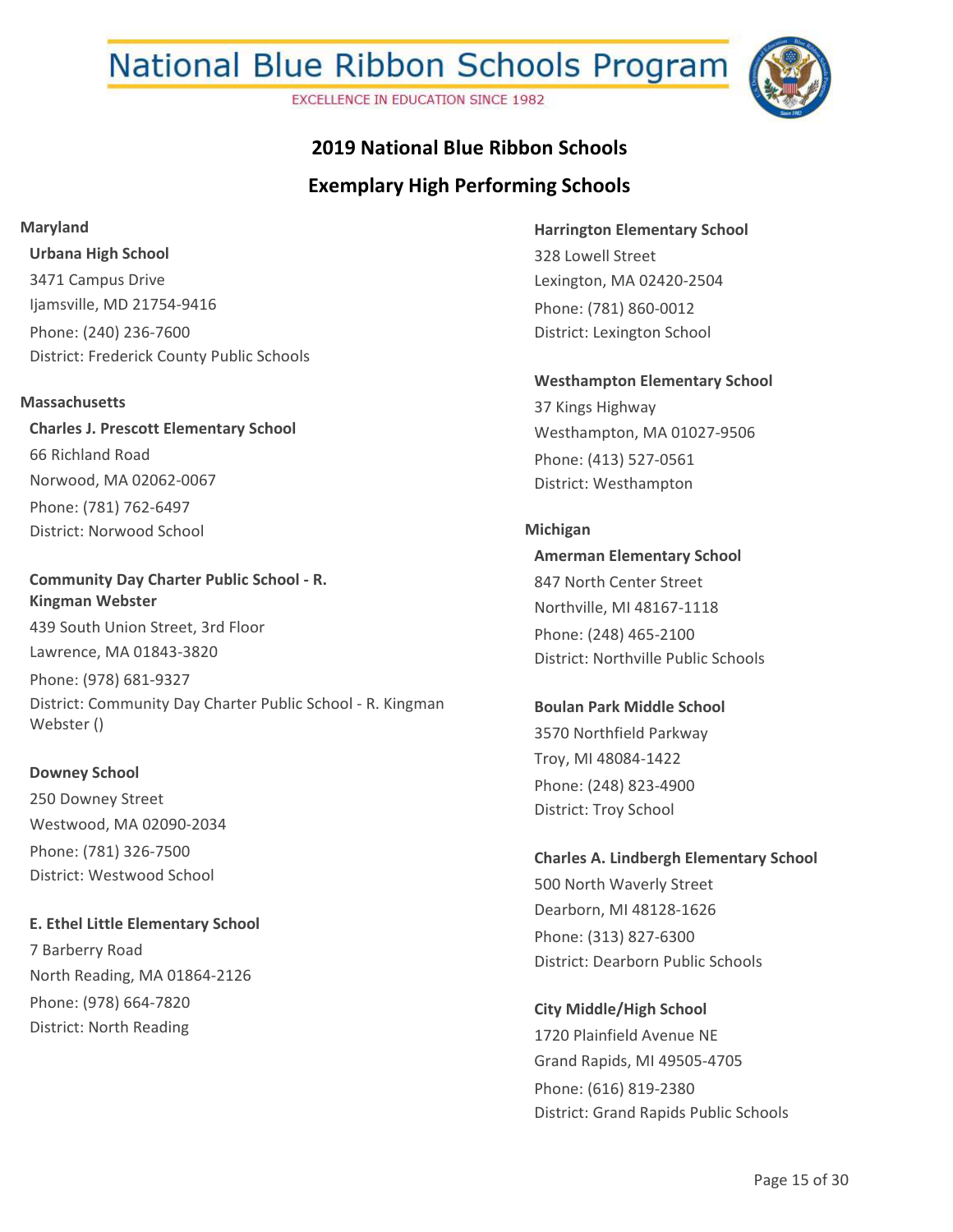**EXCELLENCE IN EDUCATION SINCE 1982** 



## **Exemplary High Performing Schools 2019 National Blue Ribbon Schools**

**Michigan**

**Community High School** 401 North Division Street Ann Arbor, MI 48104-1442 Phone: (734) 994-2025 District: Ann Arbor Public Schools

**Eagle Crest Charter Academy** 11950 Riley Street Holland, MI 49424-8553 Phone: (616) 786-2400 District: Eagle Crest Charter Academy

**John F. Farrell-Emmett Elementary School** 3300 Kinney Road Emmett, MI 48022-3528 Phone: (810) 384-1300 District: Yale Public Schools

**Lakewood Elementary School** 2134 West Lakewood Boulevard Holland, MI 49424-1327 Phone: (616) 786-1300 District: West Ottawa Public School

**Martell Elementary School** 5666 Livernois Road Troy, MI 48098-3101 Phone: (248) 823-3800 District: Troy School

**New Buffalo Senior High School** 1112 East Clay Street New Buffalo, MI 49117-1540 Phone: (269) 469-6003 District: New Buffalo Area Schools **Peach Plains Elementary School** 15849 Comstock Street Grand Haven, MI 49417-9412 Phone: (616) 850-5800 District: Grand Haven Area Public Schools

**Saginaw Arts and Sciences Academy** 1903 N. Niagara Street Saginaw, MI 48602-5561 Phone: (989) 399-5500 District: School of the City of Saginaw

**Wass Elementary School** 2340 Willard Drive Troy, MI 48085-4009 Phone: (248) 823-3900 District: Troy School

#### **Minnesota**

**Aspen Academy** 14825 Zinran Avenue Savage, MN 55378-4557 Phone: (952) 226-5940 District: Aspen Academy School

**Hancock Public School** 371 Hancock Avenue Hancock, MN 56244-0367 Phone: (320) 392-5621 District: Hancock Public School

**Hills-Beaver Creek Elementary School**

404 South 4th Street P.O. Box 49 Beaver Creek, MN 56116-0049 Phone: (507) 673-2541 District: Hills-Beaver Creek School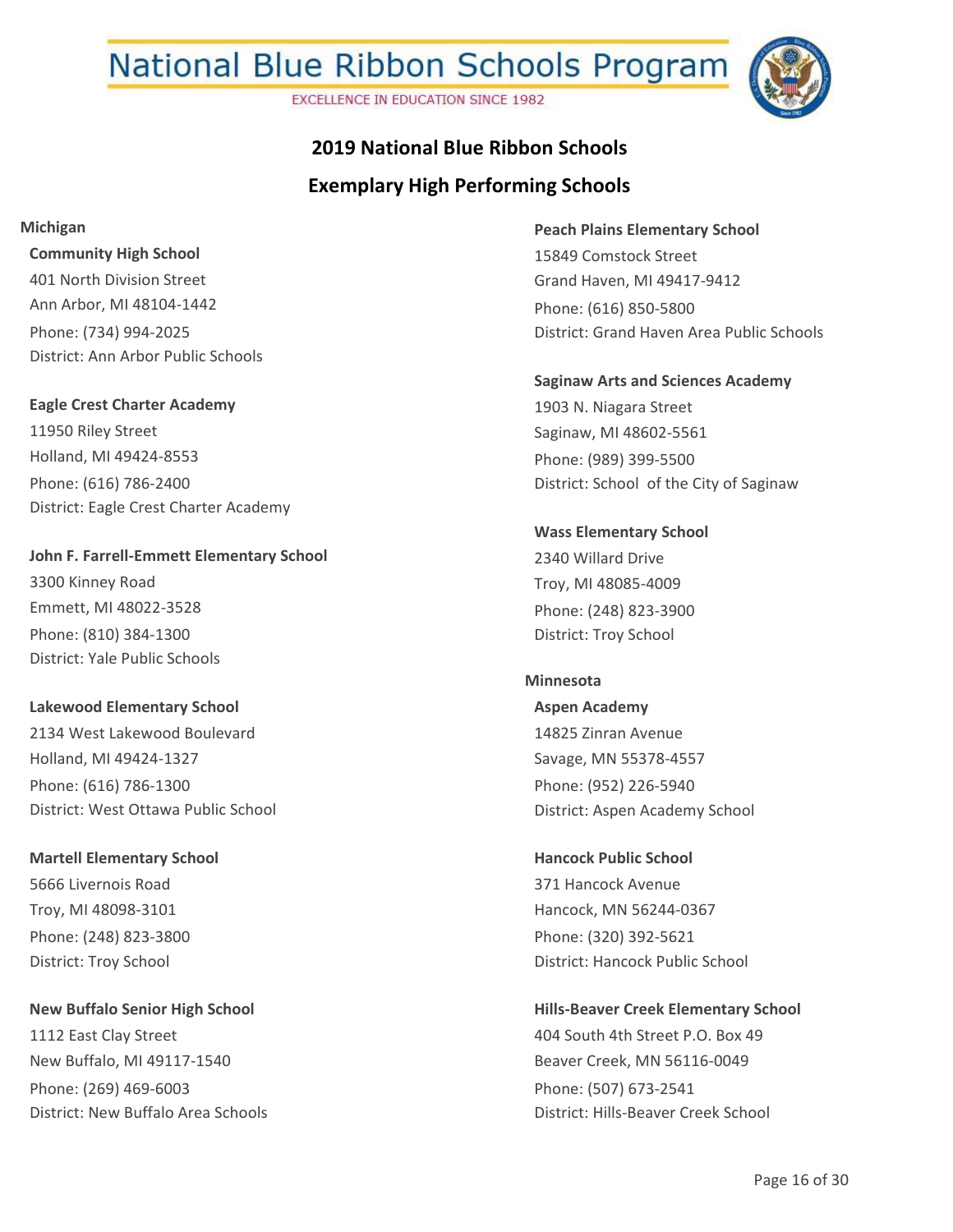**EXCELLENCE IN EDUCATION SINCE 1982** 



## **Exemplary High Performing Schools 2019 National Blue Ribbon Schools**

**Minnesota**

**Lincoln Elementary School** 1120 Lark Street Alexandria, MN 56308-2300 Phone: (320) 762-3320 District: Alexandria Public School

**Lincoln Elementary School** 1961 Sixth Street White Bear Lake, MN 55110-6899 Phone: (651) 653-2820 District: White Bear Lake Area School

**Our Lady of Grace Catholic School (Non-Public)** 5071 Eden Avenue Edina, MN 55436-2308 Phone: (952) 929-5463 District: Archdiocese of St. Paul and Minneapolis School

**TCU Lonsdale PreK-6 Elementary School** 1000 Idaho Street SW Lonsdale, MN 55046-5028 Phone: (507) 364-3024 District: Tri-City United School

**Trinity School at River Ridge (Non-Public)** 601 River Ridge Parkway Eagan, MN 55121-2499 Phone: (651) 789-2890 District: Trinity School at River Ridge School

**Wayzata West Middle School** 149 Barry Avenue North Wayzata, MN 55391-1012 Phone: (763) 745-6400 District: Wayzata Public Schools

**Bayou View Elementary School** 4898 Washington Avenue Gulfport, MS 39507-4417 Phone: (228) 865-4625 District: Gulfport School **Mississippi**

**Northshore Elementary School** 110 Northshore Parkway Brandon, MS 39047-4440 Phone: (601) 992-5279 District: Rankin County School

**Pineville Elementary School** 5192 Menge Avenue Pass Christian, MS 39571-5821 Phone: (228) 452-4364 District: Harrison County School

**Saint Patrick Catholic High School (Non-Public)** 18300 Saint Patrick Road Biloxi, MS 39532-5239 Phone: (228) 702-0500 District: Catholic Diocese of Biloxi

#### **Missouri**

**Becky-David Elementary School** 1155 Jungs Station Road St Charles, MO 63303-6010 Phone: (636) 851-4200 District: Francis Howell R-III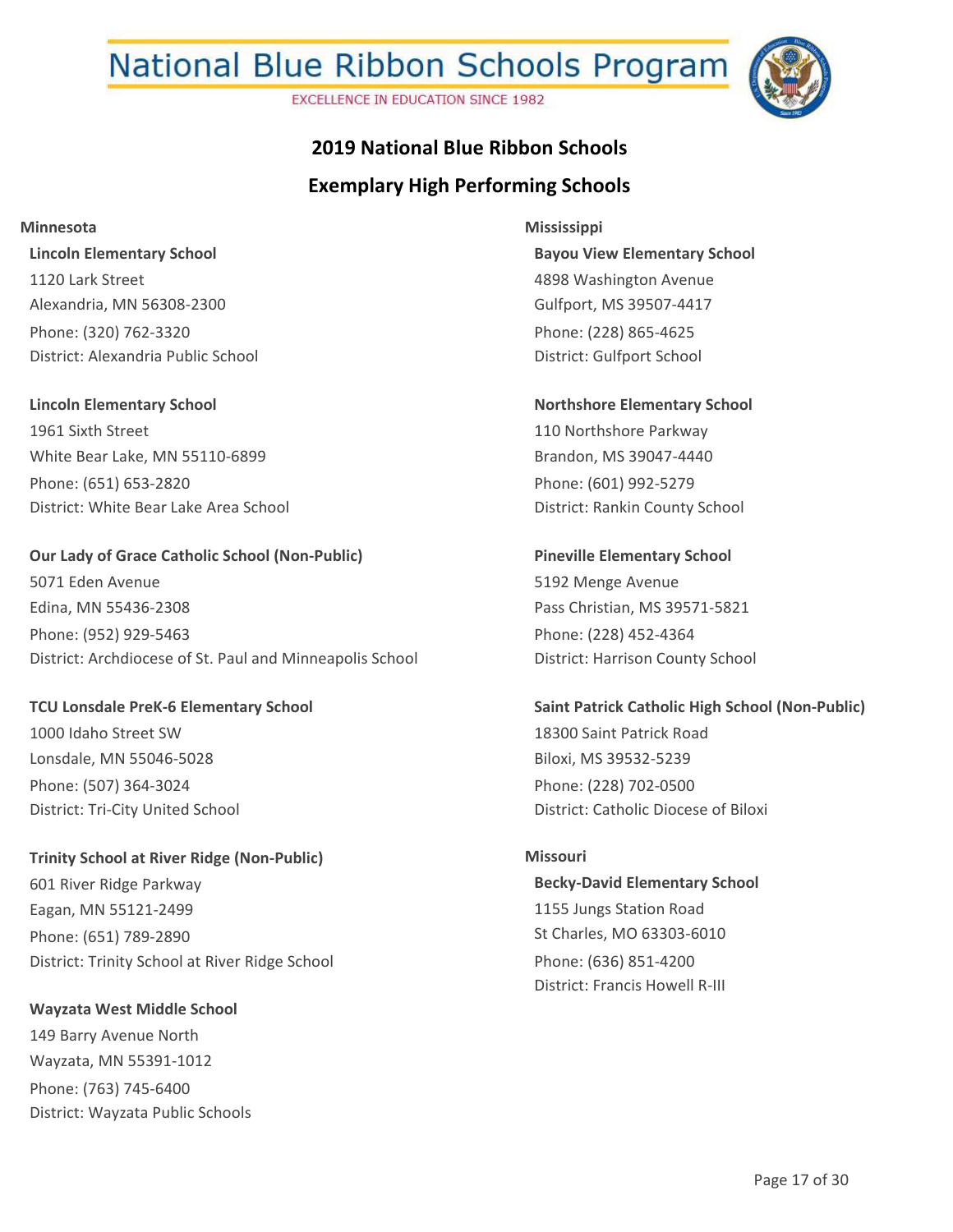**EXCELLENCE IN EDUCATION SINCE 1982** 



## **Exemplary High Performing Schools 2019 National Blue Ribbon Schools**

**Missouri**

**Conway Elementary School** 9900 Conway Road St Louis, MO 63124-1651 Phone: (314) 993-2878 District: Ladue School

**Daniel Boone Elementary School** 201 West Highway D Wentzville, MO 63385-6208 Phone: (636) 851-4400 District: Francis Howell R-III School

**James Walker Elementary School** 201 S.E. Sunnyside School Road Blue Springs, MO 64014-2951 Phone: (816) 874-3660 District: Blue Springs R-IV School

**Oak Grove Elementary School** 3297 Oak Grove Road Poplar Bluff, MO 63901-8960 Phone: (573) 785-6589 District: Poplar Bluff R-I School

**Skyline Elementary School** 20663 Highway 65 Urbana, MO 65767-8602 Phone: (417) 993-4225 District: Hickory Co. R-I School

**Warren Elementary School** 141 Weiss Road St. Peters, MO 63376-7741 Phone: (636) 851-6100 District: Francis Howell R-III School **Westchester Elementary School** 1416 Woodgate Avenue Kirkwood, MO 63122-1036 Phone: (314) 213-6160 District: Kirkwood R-VII School

**Fairfield Elementary School** PO Box 399 13 7th Street Fairfield, MT 59436-0399 Phone: (406) 467-2425 District: Fairfield Public Schools **Montana**

**Fort Benton Elementary School** 1820 Washington Street PO Box 399 Fort Benton, MT 59442--0361 Phone: (406) 622-3761 District: Fort Benton Public Schools

**Hawthorne Elementary School** 550 Hiberta Street Missoula, MT 59804-1139 Phone: (406) 542-4025 District: Missoula County Public Schools

**Columbian Elementary School** 330 South 127th Street Omaha, NE 68154-2300 Phone: (402) 697-1433 District: Omaha Public Schools **Nebraska**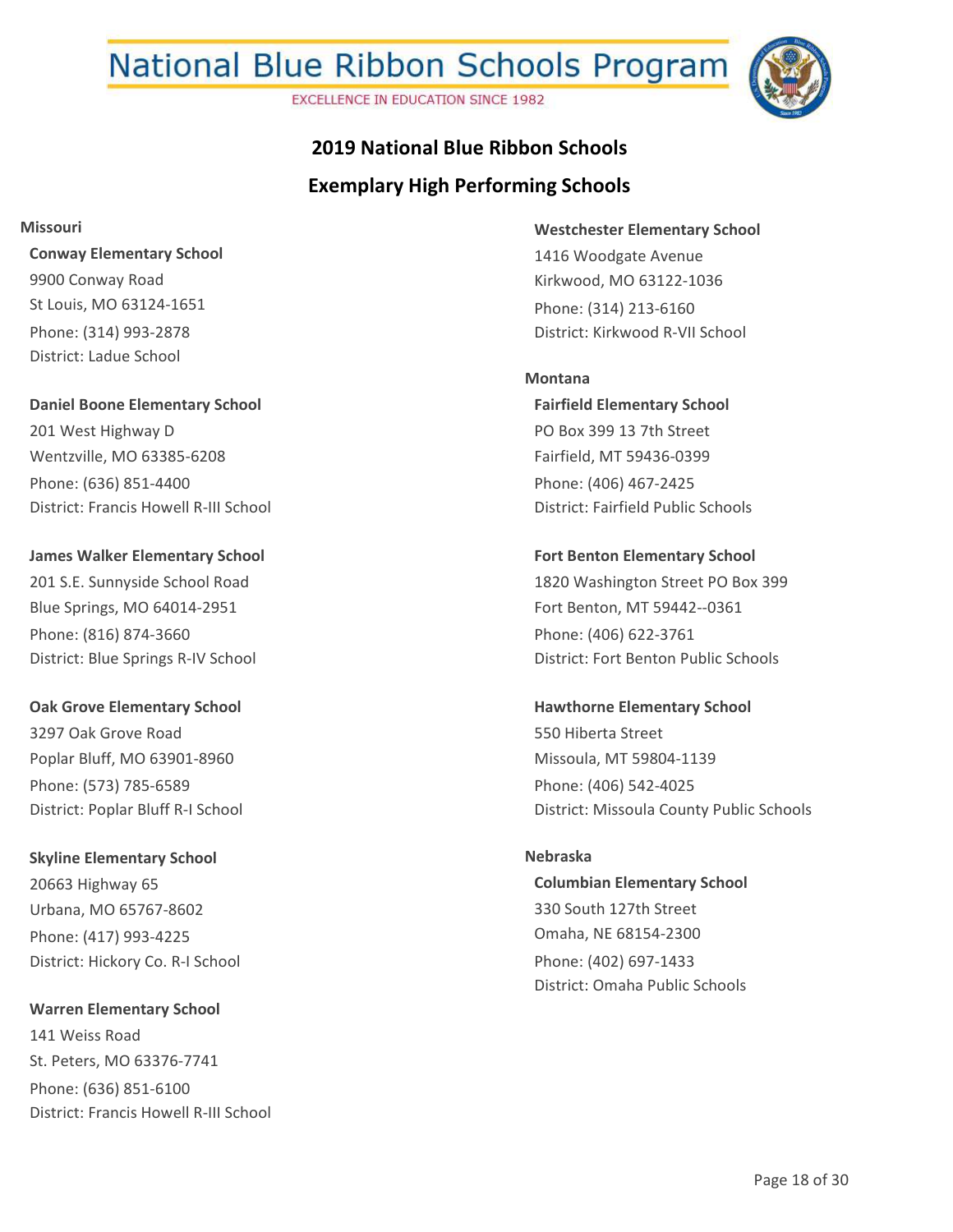**EXCELLENCE IN EDUCATION SINCE 1982** 



## **Exemplary High Performing Schools 2019 National Blue Ribbon Schools**

#### **Nebraska**

**Elkhorn Middle School** 3200 N 207th Plaza Elkhorn, NE 68022-1289 Phone: (402) 289-2428 District: Elkhorn Public Schools

#### **Lincoln Montessori Elementary School**

310 South 3rd Street Norfolk, NE 68702-0139 Phone: (402) 644-2550 District: Norfolk Public Schools

#### **Mount Michael Benedictine School (Non-Public)**

22520 Mount Michael Road Elkhorn, NE 68022-3401 Phone: (402) 289-2541 District: Archdiocese of Omaha School

#### **Saint Wenceslaus Catholic School (Non-Public)**

15353 Pacific Street Omaha, NE 68154-2871 Phone: (402) 330-4356 District: Archdiocese of Omaha Catholic Schools

#### **Sidney High School**

1101 21st Avenue Sidney, NE 69162-1930 Phone: (308) 254-5893 District: Sidney Public Schools

#### **Nevada**

**Advanced Technologies Academy** 1411 Robin Street Las Vegas, NV 89106-1904 Phone: (702) 799-7870 District: Clark County School

#### **Charles And Phyllis Frias Elementary School**

5800 Broken Top Avenue Las Vegas, NV 89141-0437 Phone: (702) 799-2298 District: Clark County School

**Hunter Lake Elementary School** 909 Hunter Lake Drive Reno, NV 89509-2404 Phone: (775) 333-5040 District: Washoe County School

#### **New Jersey**

**Communications High School** 1740 New Bedford Road Wall, NJ 07719-1320 Phone: (732) 681-1010 District: Monmouth County Vocational School

#### **Edith A. Bogert Elementary School** 391 West Saddle River Road

Upper Saddle River, NJ 07458-1622 Phone: (201) 961-6350 District: Upper Saddle River School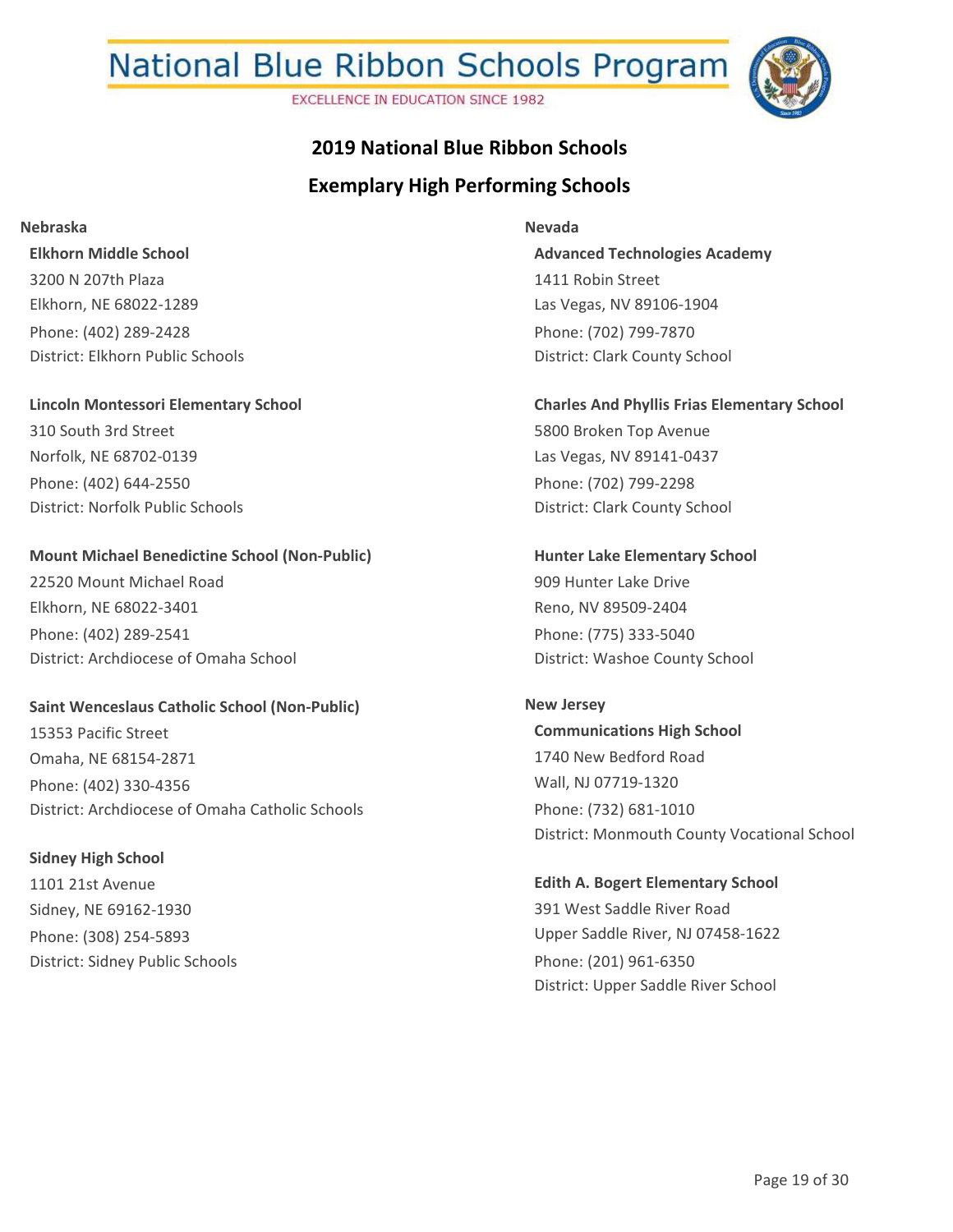**EXCELLENCE IN EDUCATION SINCE 1982** 



## **2019 National Blue Ribbon Schools**

## **Exemplary High Performing Schools**

**Infinity Institute** 193 Old Bergen Road Jersey City, NJ 07305-2623 Phone: (201) 915-1404 **New Jersey**

**Joseph D. Sharp Elementary School** 300 Old Orchard Road Cherry Hill, NJ 08003-1299 Phone: (856) 424-1550 District: Cherry Hill Township School

District: Jersey City Public Schools

**Little Falls School Number 3** 560 Main Street Little Falls, NJ 07424-1082 Phone: (973) 812-9512 District: Little Falls Township Public Schools

**Mendham Township Elementary School** 18 West Main Street Brookside, NJ 07926-0510 Phone: (973) 543-7107 District: Mendham Township School

**Radix Elementary School** 363 Radix Road Williamstown, NJ 08094-3759 Phone: (856) 728-8650 District: Monroe Township Public Schools

**Terence C. Reilly School No. 7** 436 First Avenue Elizabeth, NJ 07206-1122 Phone: (908) 436-6030 District: Elizabeth School

**Washington Elementary School** 900 St. Marks Avenue Westfield, NJ 07090-2039 Phone: (908) 789-4600 District: Westfield Public Schools

**Career Enrichment Center & Early College Academy Magnet High School** 807 Mountain Road NE Albuquerque, NM 87102-2441 Phone: (505) 247-3658 District: Albuquerque Public Schools **New Mexico**

**Logan Elementary School** 301 North 2nd Logan, NM 88426-9835 Phone: (575) 487-2252 District: Logan Municipal Schools

**Academic Leadership Charter School** 677 East 141st Street Bronx, NY 10454-2815 Phone: (718) 585-4215 District: Academic Leadership Charter School **New York**

**Achievement First Bushwick Charter School** 125 Covert Street Brooklyn, NY 11207-1101 Phone: (347) 471-2550 District: Achievement First-Bushwick Charter School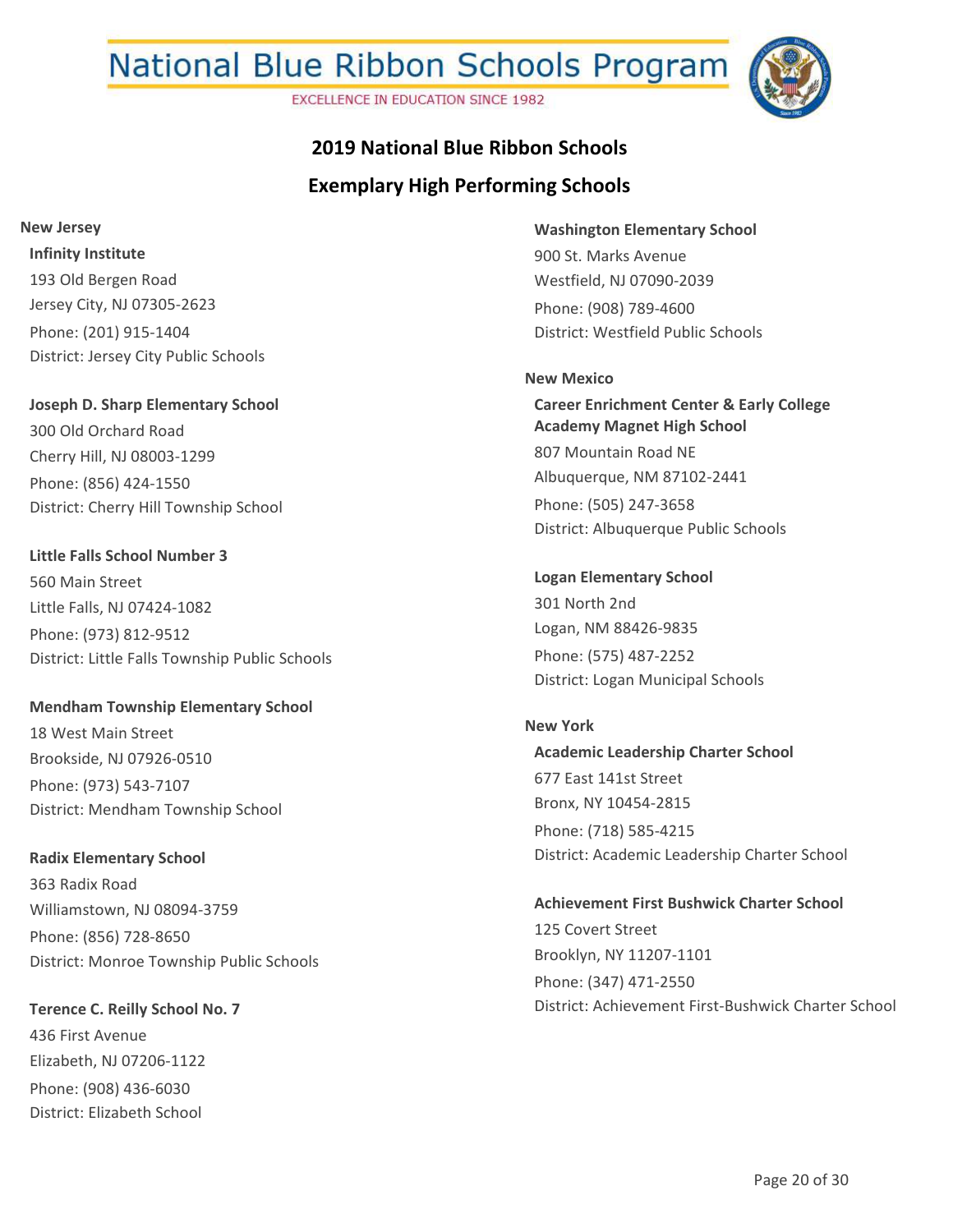**EXCELLENCE IN EDUCATION SINCE 1982** 



## **Exemplary High Performing Schools 2019 National Blue Ribbon Schools**

**New York**

**African Road Elementary School** 600 South Benita Boulevard Vestal, NY 13850-2698 Phone: (607) 757-2311 District: Vestal Central School

**Bethpage Senior High School** 10 Cherry Avenue Bethpage, NY 11714-1595 Phone: (516) 644-4100 District: Bethpage Union Free School

**Christian Brothers Academy (Non-Public)** 6245 Randall Road Syracuse, NY 13214-2501 Phone: (315) 446-5960 District: The of Eastern North America (DENA)

**Cornwall Central High School** 10 Dragon Drive New Windsor, NY 12553-8670 Phone: (845) 534-8009 District: Cornwall Central School

**Frederick Law Olmsted 64** 874 Amherst Street Buffalo, NY 14216-3502 Phone: (716) 816-3420 District: Buffalo City School

**Fredonia High School** 425 East Main Street Fredonia, NY 14063-1496 Phone: (716) 679-1581 District: Fredonia Central School **Glenmont Elementary School** 328 Route 9W Glenmont, NY 12077-0994 Phone: (518) 463-1154 District: Bethlehem Central School

**Hellenic Classical Charter School** 646 5th Avenue Brooklyn, NY 11215-5401 Phone: (718) 499-0957 District: Hellenic Classical Charter School

**Manhasset Secondary School** 200 Memorial Place Manhasset, NY 11030-2300 Phone: (516) 267-7602 District: Manhasset Union Free School

**P.S. 101Q The School In The Gardens** 2 Russell Place Forest Hills, NY 11375-5245 Phone: (718) 268-7230 District: New York City Geographic #28

**P.S. 40 Augustus Saint-Gaudens Elementary School** 320 E 20th Street New York, NY 10003-2898 Phone: (212) 475-5500 District: New York City Geographic #2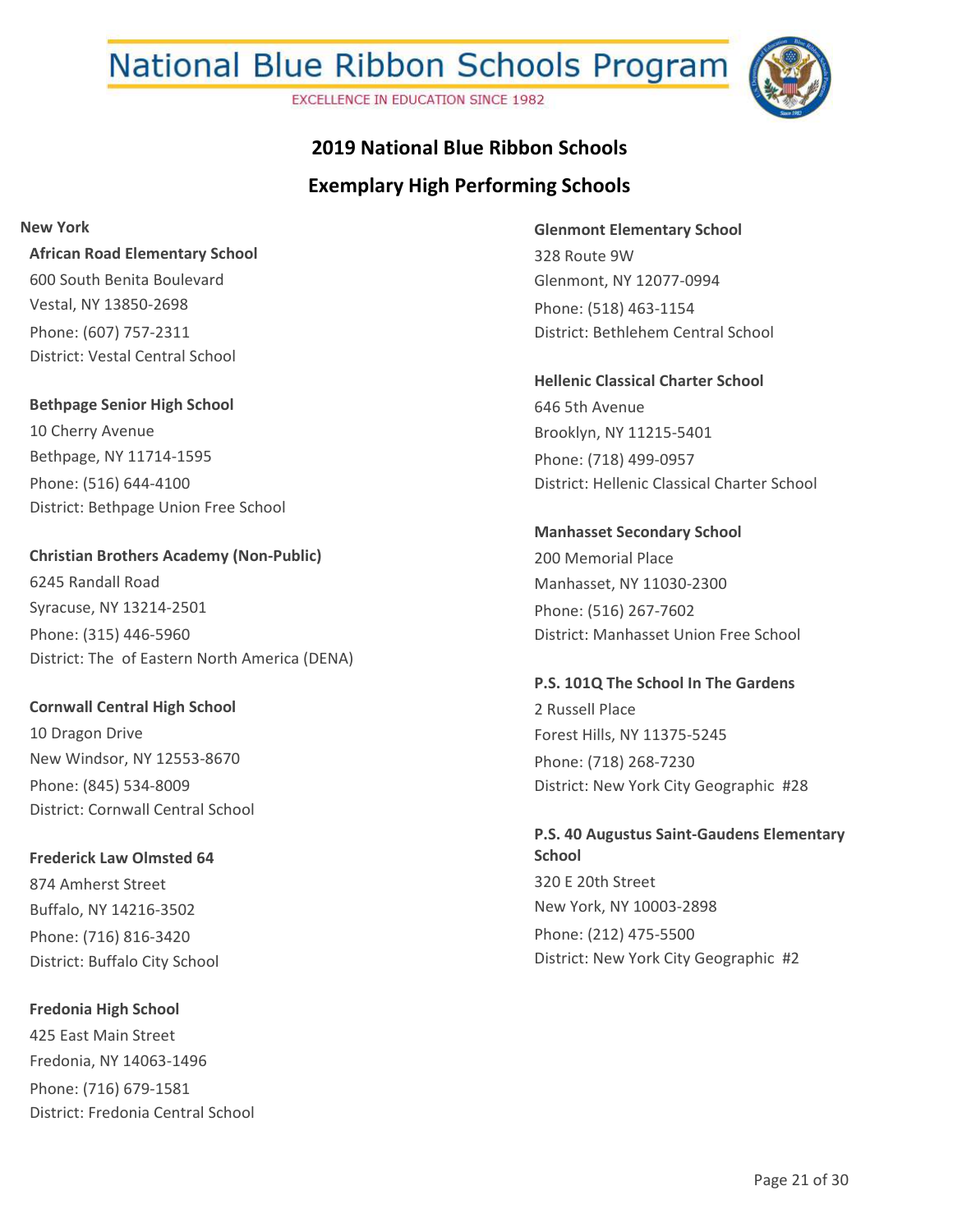**EXCELLENCE IN EDUCATION SINCE 1982** 



### **2019 National Blue Ribbon Schools**

## **Exemplary High Performing Schools**

**PS 253, The Magnet School of Multicultural Humanities** 601 Oceanview Avenue Brooklyn, NY 11235-6399 Phone: (718) 332-3331 District: New York City Geographic #21 **New York**

**PS 59 Beekman Hill International School** 231-249 E 56th Street New York, NY 10022-4424 Phone: (212) 888-7870 District: New York City Geographic #2

**Shoreham-Wading River High School** 250A Route 25A Shoreham, NY 11786-2191 Phone: (631) 821-8264 District: Shoreham-Wading River Central School

**South Bronx Classical Charter School II** 333 E 135th Street Bronx, NY 10454-4301 Phone: (718) 292-9526 District: South Bronx Classical Charter School II

**Tioga Senior High School** 27 5th Avenue PO Box 241 Tioga Center, NY 13845-0241 Phone: (607) 687-8001 District: Tioga Central School

**Yorktown High School** 2727 Crompond Road Yorktown Heights, NY 10598-3199 Phone: (914) 243-8050 District: Yorktown Central School

**Josephine Dobbs Clement Early College High School** 1801 Fayetteville Street Durham, NC 27707-3129 Phone: (919) 560-2696 District: Durham Public Schools **North Carolina**

**Union Elementary School** 180 Union School Road, NW Shallotte, NC 28470-4002 Phone: (910) 579-3591 District: Brunswick County Schools

**Harwood Elementary School** 110 Freedland Drive Harwood, ND 58042-4131 Phone: (701) 356-2040 District: West Fargo 6 School **North Dakota**

**New Rockford-Sheyenne Elementary School** 437 1st Avenue North New Rockford, ND 58356-1433 Phone: (701) 947-5036 District: New Rockford-Sheyenne School #2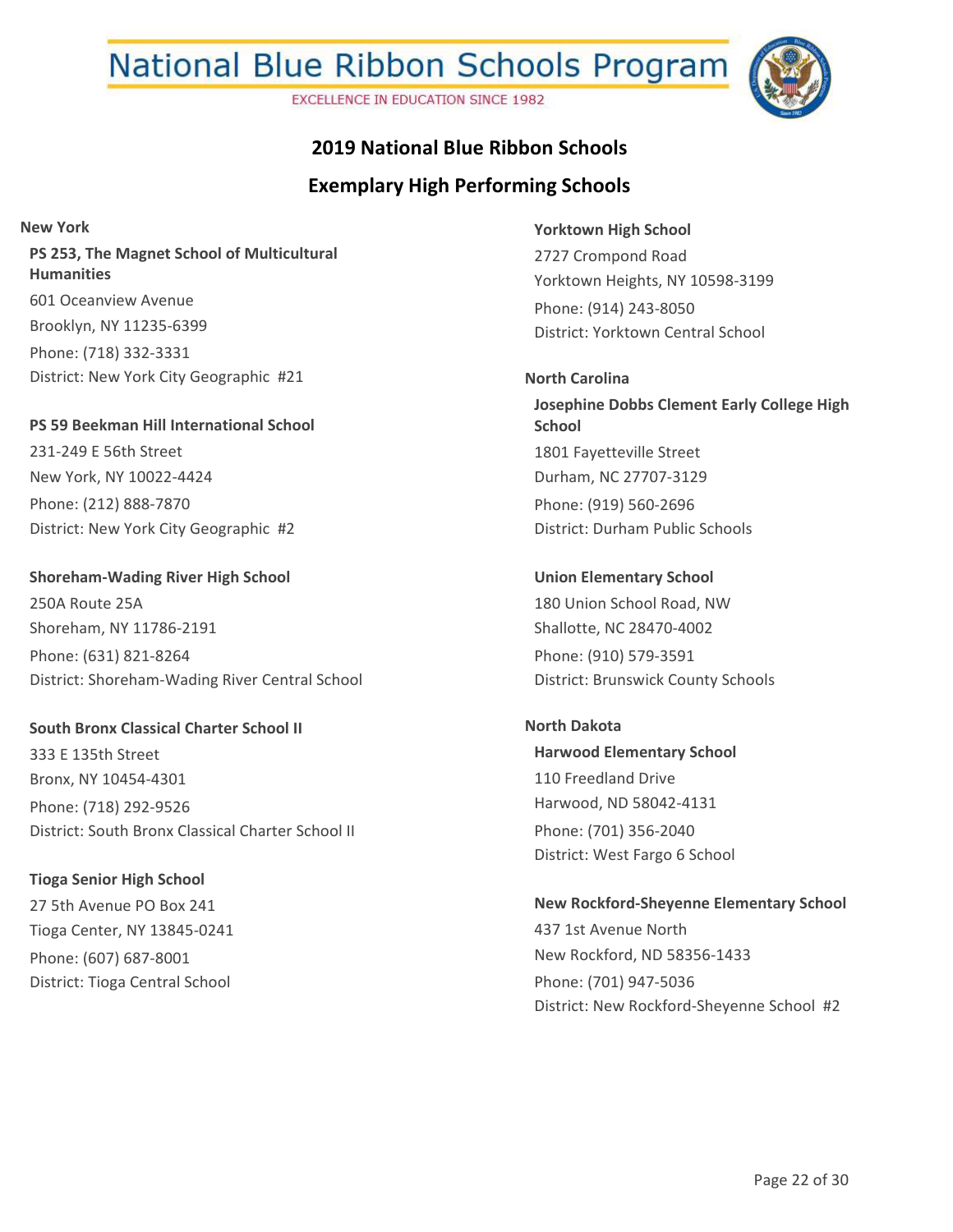**EXCELLENCE IN EDUCATION SINCE 1982** 



## **Exemplary High Performing Schools 2019 National Blue Ribbon Schools**

**Ohio**

**Akron Early College High School** 225 South Main Street Akron, OH 44325-6001 Phone: (330) 972-6450 District: Akron City School

**Beachwood Middle School** 2860 Richmond Road Beachwood, OH 44122-2333 Phone: (216) 831-0355 District: Beachwood City School

**Bloom-Vernon Elementary School** 10529A Main Street South Webster, OH 45682-0479 Phone: (740) 778-2339 District: Bloom-Vernon Local School

**Bluffsview Elementary School** 7111 Linworth Road Columbus, OH 43235-5147 Phone: (614) 450-5100 District: Worthington City School

**Boyd E. Smith Elementary** 1052 Jer Les Street Milford, OH 45150-1523 Phone: (513) 575-1643 District: Milford Exempted Village School

**Crestview Elementary School** 531 East Tully Street Convoy, OH 45832-8864 Phone: (419) 749-9100 District: Crestview Local School **Dayton Regional STEM School** 1724 Woodman Drive Kettering, OH 45420-3662 Phone: (937) 256-3777 District: Dayton Regional STEM School

**Franklin Elementary School** 310 East Fourth Street Delphos, OH 45833-1558 Phone: (419) 692-8766 District: Delphos City Schools

**Freedom Trail Elementary School** 6743 Bale Kenyon Road Lewis Center, OH 43035-9312 Phone: (740) 657-5700 District: Olentangy Local School

**Minster Jr/Sr High School** 100 East 7th Street Minster, OH 45865-1080 Phone: (419) 628-2324 District: Minster Local School

**Norwayne Middle School** 350 S. Main Street Creston, OH 44217-9607 Phone: (330) 435-1195 District: Norwayne Local School

**Solon High School** 33600 Inwood Drive Solon, OH 44139-4133 Phone: (440) 349-6230 District: Solon City School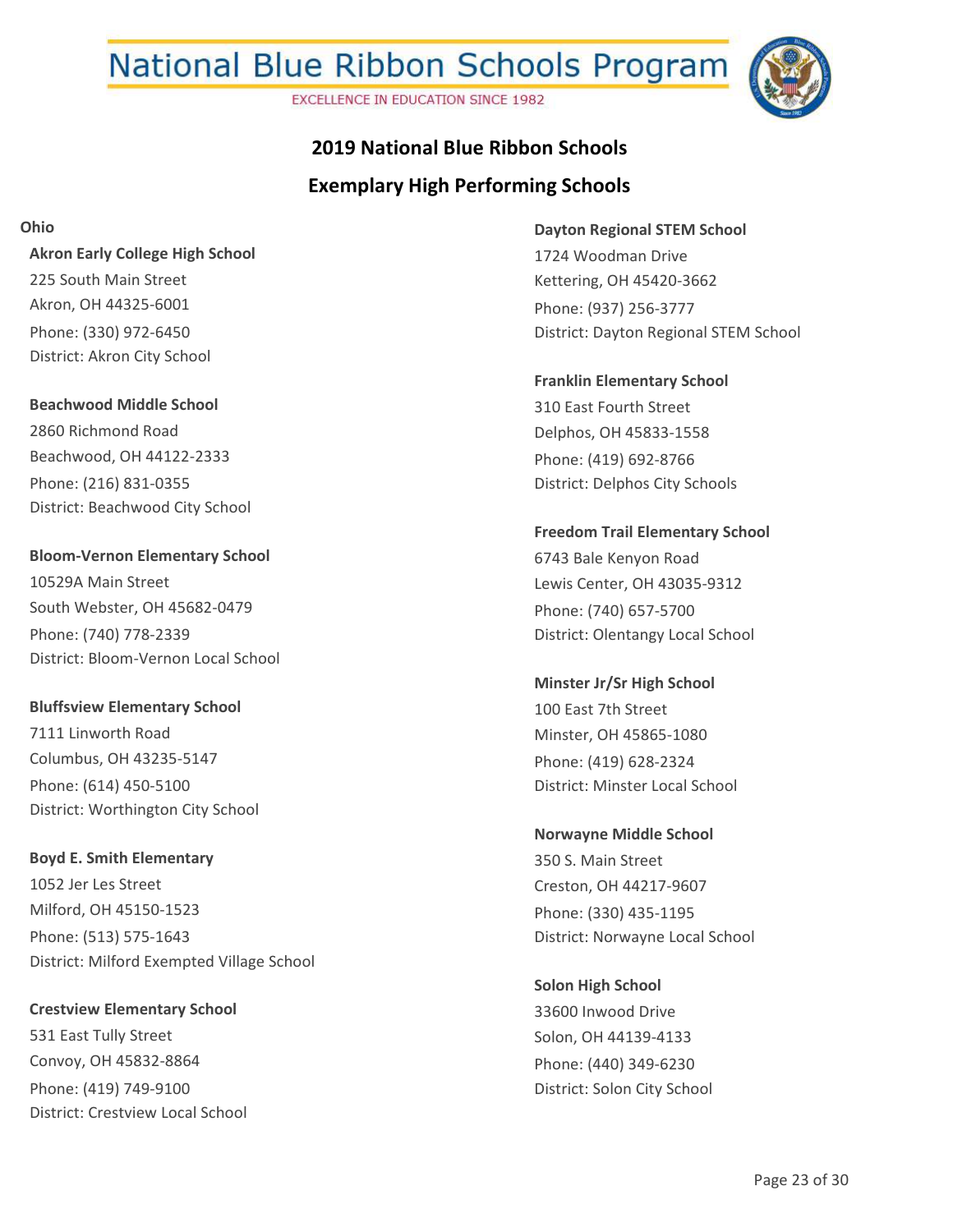**EXCELLENCE IN EDUCATION SINCE 1982** 



## **2019 National Blue Ribbon Schools**

## **Exemplary High Performing Schools**

**Ohio**

**Wadsworth Middle School** 150 Silvercreek Road Wadsworth, OH 44281-9002 Phone: (330) 335-1410 District: Wadsworth City Schools

**Worthington Christian Middle School (Non-Public)** 1485 Lazelle Road Westerville, OH 43081-9542 Phone: (614) 431-8230 District: Worthington Christian Schools

#### **Pennsylvania**

**Cardinal John Foley Regional Catholic School (Non-Public)** 300 East Eagle Road Havertown, PA 19083-1621 Phone: (610) 446-4608 District: Archdiocese of Philadelphia School

**G.W. Carver High School of Engineering and Science** 1600 West Norris Street Philadelphia, PA 19121-3324 Phone: (215) 400-7380 District: School of Philadelphia

**Jefferson Elementary School** 825 Lions Road Jefferson Township, PA 18436-3469 Phone: (570) 689-2656 District: North Pocono School

**Mars Area High School** 520 Route 228 Mars, PA 16046-3124 Phone: (724) 625-1581 District: Mars Area School

**Mary, Mother Of The Redeemer School (Non-Public)** 1321 Upper State Road North Wales, PA 19454-1007 Phone: (215) 412-7101 District: Archdiocese of Philadelphia School

**Saint Pius X School (Non-Public)** 204 Lawrence Road Broomall, PA 19008-3298 Phone: (610) 356-7222 District: Archdiocese of Philadelphia School

**Saint Thomas the Apostle School (Non-Public)** 430 Valleybrook Road Glen Mills, PA 19342-9408 Phone: (610) 459-8134 District: Archdiocese of Philadelphia School

**Saints Colman-John Neumann School (Non-Public)** 372 Highland Lane Bryn Mawr, PA 19010-3742 Phone: (610) 525-3266 District: Archdiocese of Philadelphia School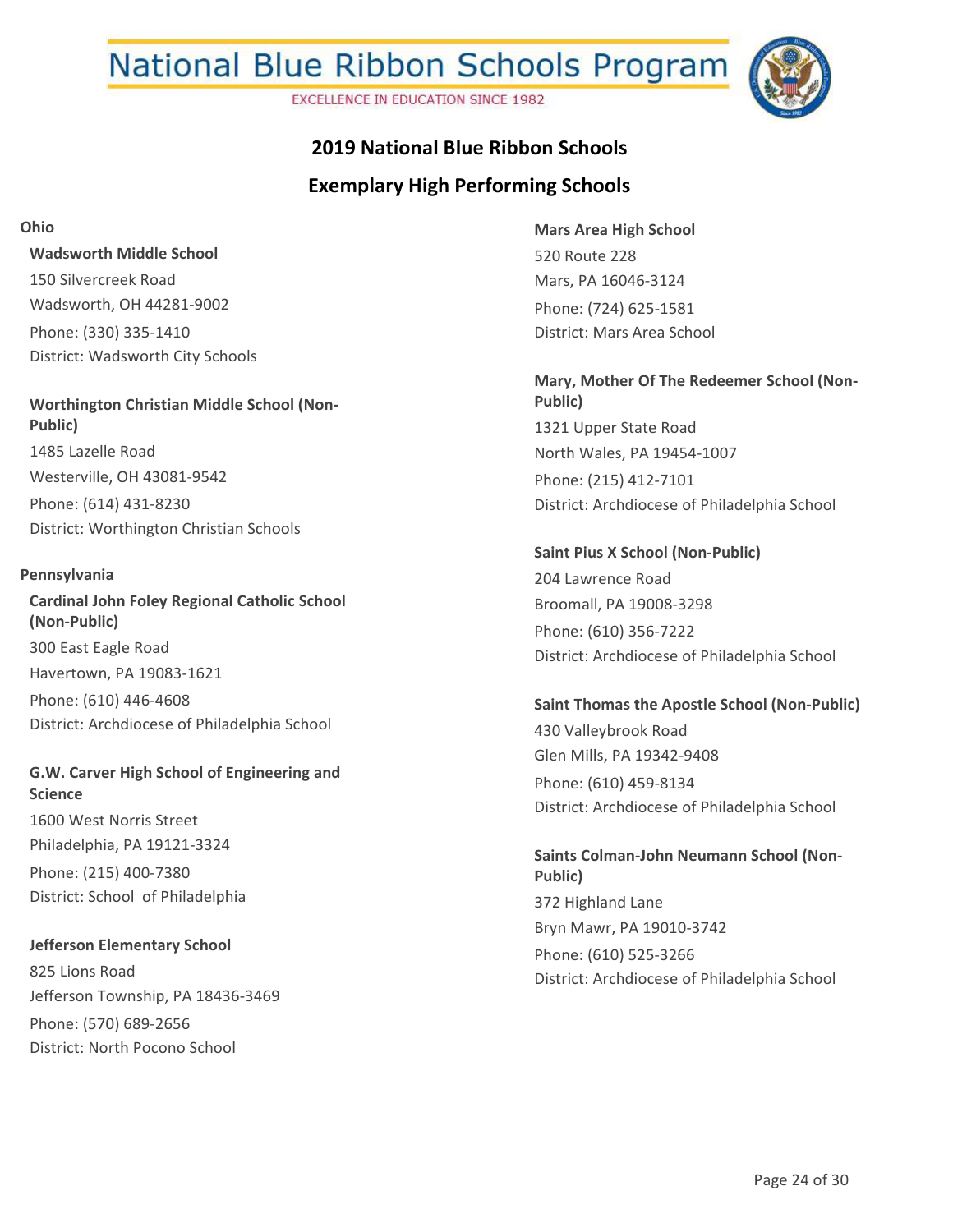**EXCELLENCE IN EDUCATION SINCE 1982** 



## **Exemplary High Performing Schools 2019 National Blue Ribbon Schools**

**Pennsylvania**

**Sunset Valley Elementary School** 11605 Dickens Drive North Huntingdon, PA 15642-6909 Phone: (724) 861-3035 District: Norwin School

**West Vincent Elementary School** 2750 Conestoga Road Chester Springs, PA 19425-3502 Phone: (610) 469-5108 District: Owen J. Roberts School

**Windber Area High School** 2301 Graham Avenue Windber, PA 15963-1964 Phone: (814) 467-4567 District: Windber Area School

#### **Rhode Island**

**Ashaway Elementary School** 12A Hillside Avenue Ashaway, RI 02804-1702 Phone: (401) 377-2211 District: Chariho Regional School

**Brown Avenue Elementary School** 14 Brown Avenue Johnston, RI 02919-1213 Phone: (401) 934-0270 District: Johnston School

**Carlisle-Foster's Grove Elementary School** 625 Fosters Grove Road Chesnee, SC 29323-8646 Phone: (864) 578-2215 District: Spartanburg 02 School **South Carolina**

**Lake Murray Elementary School** 205 Wise Ferry Road Lexington, SC 29072-9186 Phone: (803) 821-3100 District: Lexington 01 School

**Ocean Bay Elementary School** 950 International Drive Myrtle Beach, SC 29579-3488 Phone: (843) 903-8400 District: Horry County Schools

**Spearman Elementary School** 2001 Easley Highway Piedmont, SC 29673-7520 Phone: (864) 947-9787 District: Anderson 01 School

#### **South Dakota**

**Challenge Center School** 3101 South 4th Avenue Sioux Falls, SD 57105-5809 Phone: (605) 367-6170 District: Sioux Falls 49-5 School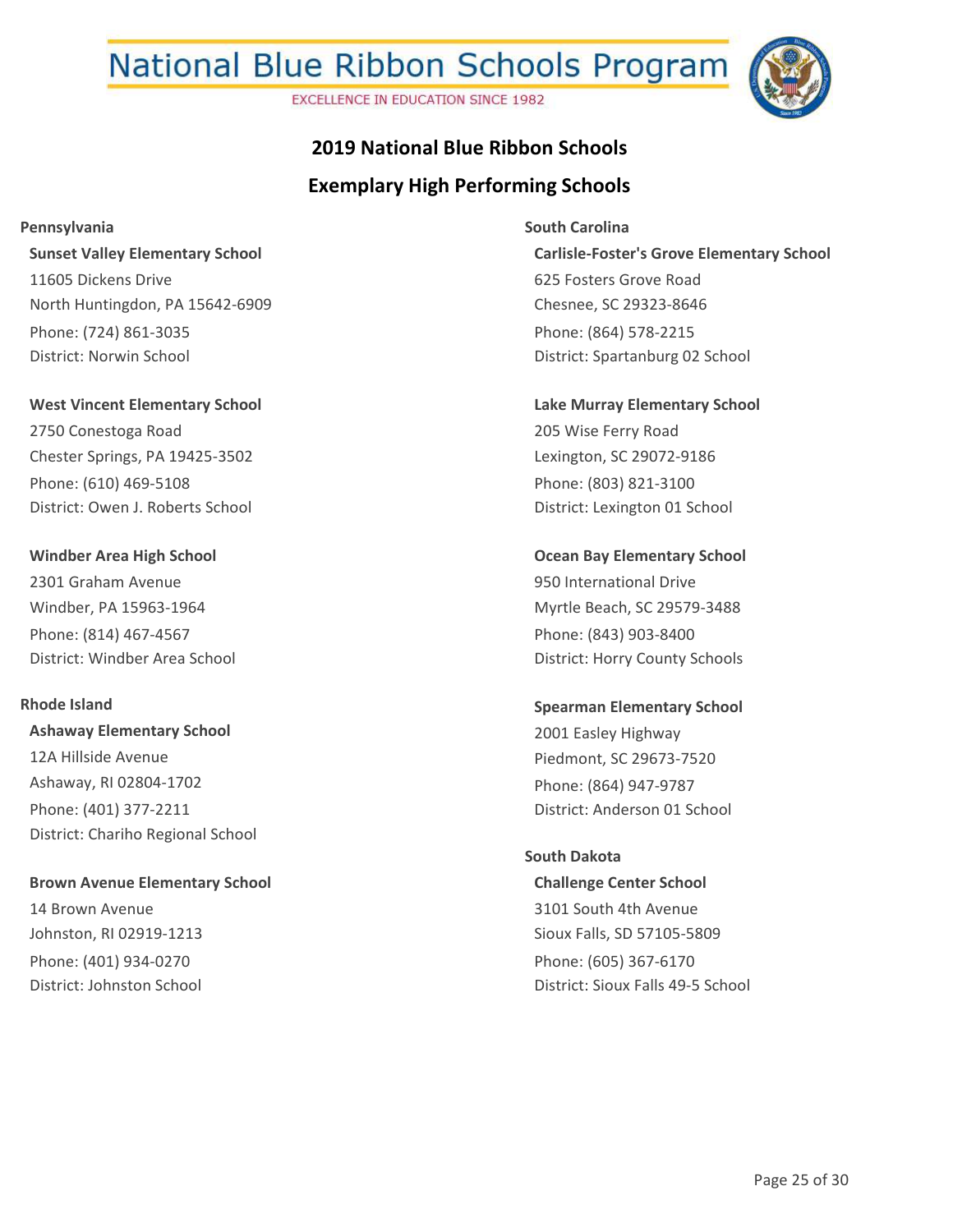**EXCELLENCE IN EDUCATION SINCE 1982** 



## **Exemplary High Performing Schools 2019 National Blue Ribbon Schools**

**South Dakota**

**Corsica-Stickney Elementary School** 506 Main Street PO Box 72 Stickney, SD 57375-0067 Phone: (605) 732-4221 District: Corsica-Stickney 21-3 School

**Dell Rapids Elementary School** 1216 North Garfield Avenue Dell Rapids, SD 57022-1099 Phone: (605) 428-5473 District: Dell Rapids School 49-3

**O'Gorman Junior High School (Non-Public)** 3100 W 41st Street Sioux Falls, SD 57105-4222 Phone: (605) 988-0546 District: Bishop O'Gorman Catholic Schools

**St. Katharine Drexel Elementary School (Non-Public)** 1800 S. Katie Avenue Ste. 2 Sioux Falls, SD 57106-4829 Phone: (605) 275-6994 District: Bishop O'Gorman Catholic Schools

**St. Mary School (Non-Public)** 2000 South 4th Avenue Sioux Falls, SD 57105-3107 Phone: (605) 334-9881 District: Bishop O'Gorman Catholic Schools

**Campus Elementary School** 535 Zach Curlin Street Memphis, TN 38152-3580 Phone: (901) 678-2285 District: Shelby County Schools **Tennessee**

**Crockett Elementary School** 9019 Crockett Road Brentwood, TN 37027-8400 Phone: (615) 472-4340 District: Williamson County School

**Lockeland Design Center Elementary** 105 South 17Th Street Nashville, TN 37206-1914 Phone: (615) 258-1330 District: Davidson County School

**Maxine Smith STEAM Academy** 750 E Parkway South Memphis, TN 38104-5556 Phone: (901) 416-4536 District: Shelby School

**Mcfadden School Of Excellence** 221 Bridge Avenue Murfreesboro, TN 37129-3503 Phone: (615) 893-7251 District: Rutherford County School

**Sequoyah Elementary School** 942 Southgate Road Knoxville, TN 37919-7699 Phone: (865) 594-1360 District: Knox County School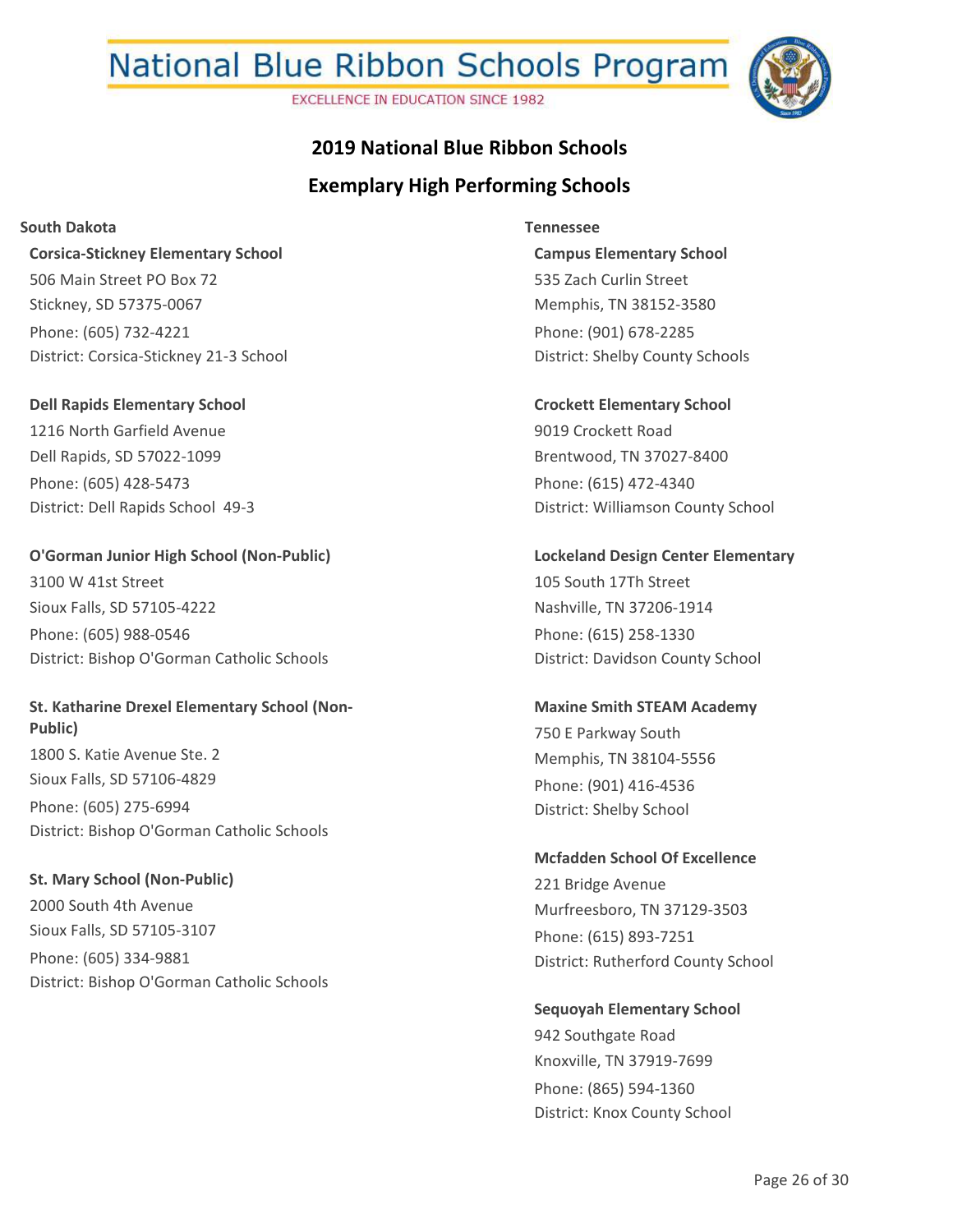**EXCELLENCE IN EDUCATION SINCE 1982** 



## **Exemplary High Performing Schools 2019 National Blue Ribbon Schools**

**Texas**

**Dublin Elementary School** 701 North Thomas Street Dublin, TX 76446-0169 Phone: (254) 445-2577 District: Dublin Independent School

**Emma Vera Elementary School** 2015 North US Highway 83 Roma, TX 78584-0187 Phone: (956) 849-4552 District: Roma Independent School

**Field Elementary School** 703 East 17th Street Houston, TX 77008-4414 Phone: (713) 867-5190 District: Houston Independent School

**Garwood Elementary School** 7827 Highway 71 P.O. Box 338 Altair, TX 77412-0338 Phone: (979) 234-3531 District: Rice Consolidated Independent School

**George West Primary School** 405 Travis George West, TX 78022-3418 Phone: (361) 449-1914 District: George West Independent School

**Grand Prairie Fine Arts Academy** 102 High School Drive Grand Prairie, TX 75050-3737 Phone: (972) 237-5603 District: Grand Prairie Independent School **Judge Barefoot Sanders Law Magnet School** 1201 East Eighth Street Suite 203 Dallas, TX 75203-2545 Phone: (972) 925-5950 District: Dallas Independent School

**Kathryn Griffis Elementary School** 3639 FM 1565 Caddo Mills, TX 75135-0160 Phone: (903) 527-3525 District: Caddo Mills Independent School

**Project Chrysalis Middle School** 4528 Leeland Street Houston, TX 77023-3047 Phone: (713) 924-1700 District: Houston Independent School

**Putegnat Elementary School** 730 E. 8th Street Brownsville, TX 78520-5914 Phone: (956) 548-8930 District: Brownsville Independent School

**River Oaks Baptist School (Non-Public)** 2300 Willowick Road Houston, TX 77027-3996 Phone: (713) 623-6938 District: River Oaks Baptist School

**Sam Houston Elementary School** 3221 Olga Avenue McAllen, TX 78503-8705 Phone: (956) 971-4484 District: McAllen Independent School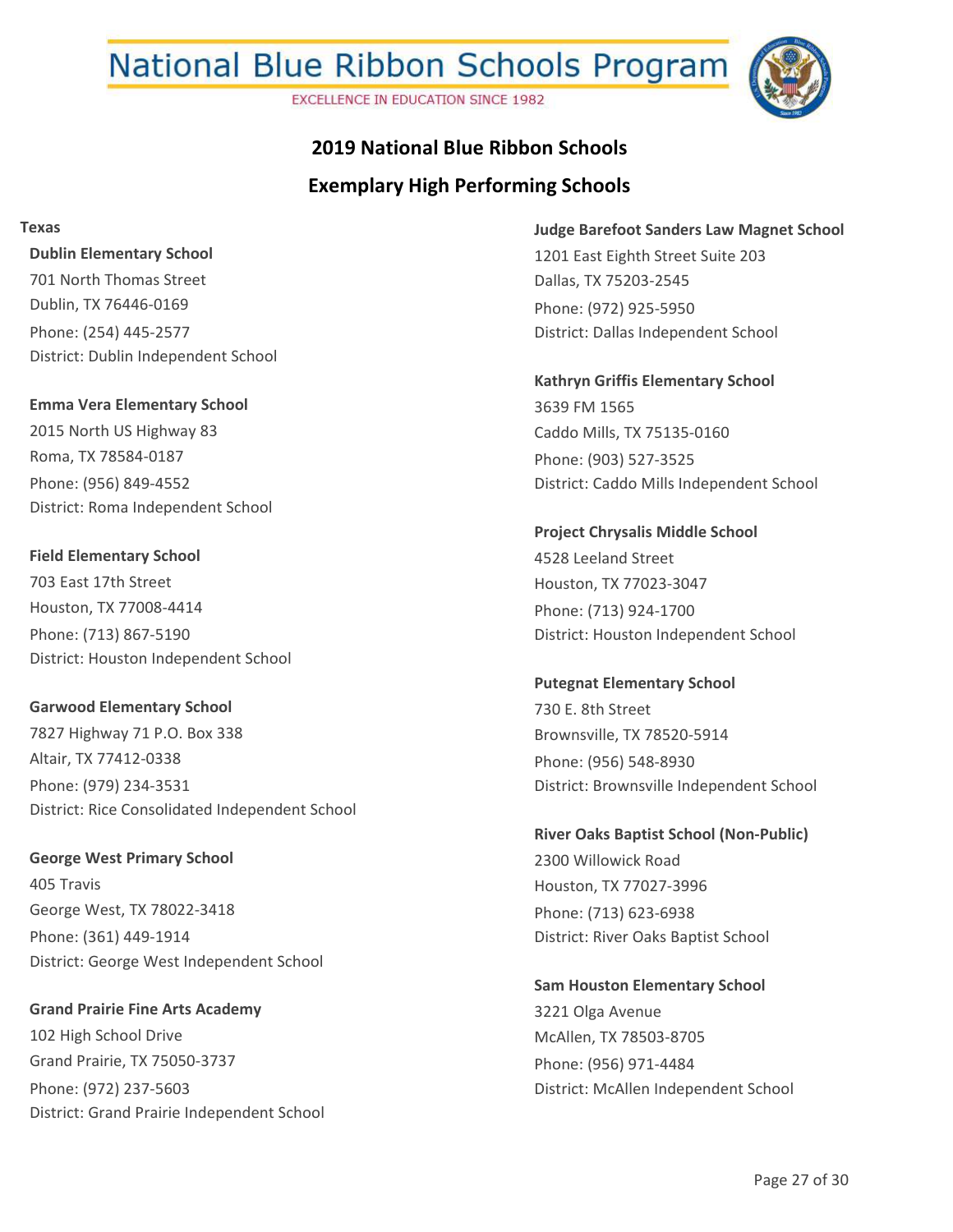**EXCELLENCE IN EDUCATION SINCE 1982** 



## **Exemplary High Performing Schools 2019 National Blue Ribbon Schools**

**Texas**

**Walnut Hill Elementary School** 10115 Midway Road Dallas, TX 75229-6230 Phone: (972) 502-7800 District: Dallas Independent School

**Wilbur E. Lucas Elementary School** 9701 S. Jackson Road Pharr, TX 78577-7258 Phone: (956) 340-1700 District: Valley View Independent School

#### **Utah**

**Crimson View Elementary School** 2835 East 2000 South St. George, UT 84790-6833 Phone: (435) 634-7000 District: Washington School

**Juan Diego Catholic High School (Non-Public)** 300 East 11800 South Draper, UT 84020-9035 Phone: (801) 984-7650 District: Catholic Diocese of Salt Lake City

**McMillan Elementary School** 315 East 5900 South Murray, UT 84107-7331 Phone: (801) 264-7430 District: Murray School

**North Rich Elementary** 54 East 100 South P. O. BOX 129 Laketown, UT 84038-0129 Phone: (435) 946-3359 District: Rich School

**Arlington Traditional School** 855 N Edison Street Arlington, VA 22205-1209 Phone: (703) 228-6290 District: Arlington County Public Schools **Virginia**

**Grandin Court Elementary School** 2815 Spessard Avenue SW Roanoke, VA 24015-4215 Phone: (540) 853-2867 District: Roanoke City Public School

**Midlothian High School** 401 Charter Colony Parkway Midlothian, VA 23114-4366 Phone: (804) 378-2440 District: Chesterfield County Public Schools

**Paul Munro Elementary School** 4641 Locksview Road Lynchburg, VA 24503-1999 Phone: (434) 515-5260 District: Lynchburg City Public Schools

**Rodney E. Thompson Middle School** 75 Walpole Street Stafford, VA 22554-6574 Phone: (540) 658-6420 District: Stafford County Public Schools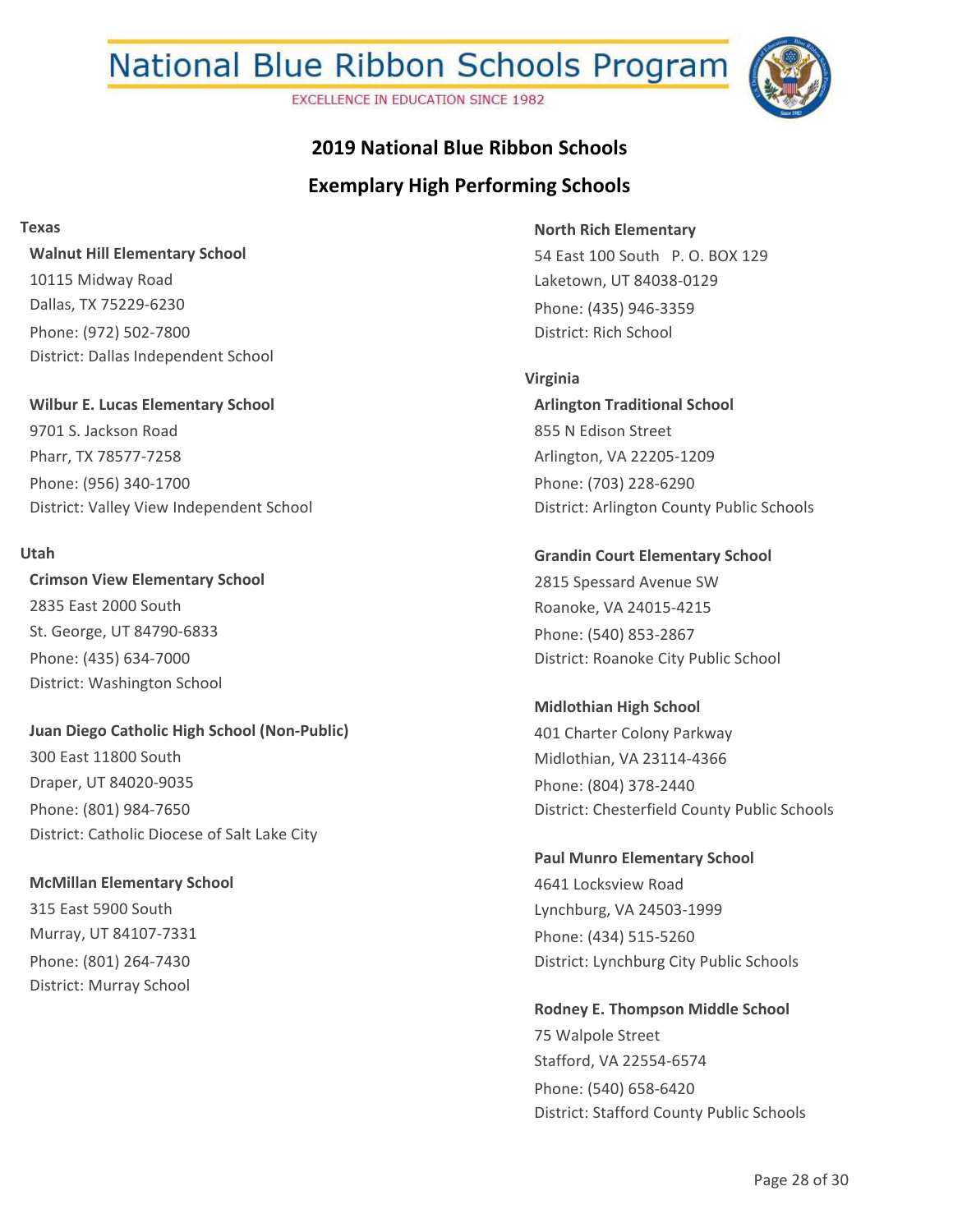**EXCELLENCE IN EDUCATION SINCE 1982** 



### **2019 National Blue Ribbon Schools**

### **Exemplary High Performing Schools**

**Virginia**

**Rural Retreat Elementary School** 100 Martha Debord Way Rural Retreat, VA 24368-3214 Phone: (276) 686-4125 District: Wythe County Public Schools

**St. Francis of Assisi School (Non-Public)** 18825 Fuller Heights Road Triangle, VA 22172-2007 Phone: (703) 221-3868 District: Diocese of Arlington Catholic Schools

**Tallwood Elementary School** 2025 Kempsville Road Virginia Beach, VA 23464-6805 Phone: (757) 648-3840 District: Virginia Beach City Schools

**Trinity Christian School (Non-Public)** 11204 Braddock Road Fairfax, VA 22030-5405 Phone: (703) 273-8787 District: Trinity Christian School

#### **Washington**

**International School** 445 128th Avenue SE Bellevue, WA 98005-3617 Phone: (425) 456-6500 District: Bellevue School

**Northshore Christian Academy (Non-Public)** 5700 23rd Drive West Everett, WA 98203-1570 Phone: (425) 322-2361 District: Washington Federation of Independent Schools

**Greenmont Elementary School** 209 58th Street Vienna, WV 26105-2027 Phone: (304) 420-9544 District: Wood County Schools **West Virginia**

**Hollywood Elementary School** 412 Old Mill Road Beckley, WV 25801-9554 Phone: (304) 256-4590 District: Raleigh County School

**West Teays Elementary School** 3676 Teays Valley Road Hurricane, WV 25526-0000 Phone: (304) 757-6711 District: Putnam County Schools

#### **Wisconsin**

**Marcy Elementary School** W180N4851 Marcy Road Menomonee Falls, WI 53051-6599 Phone: (262) 781-8283 District: Hamilton School